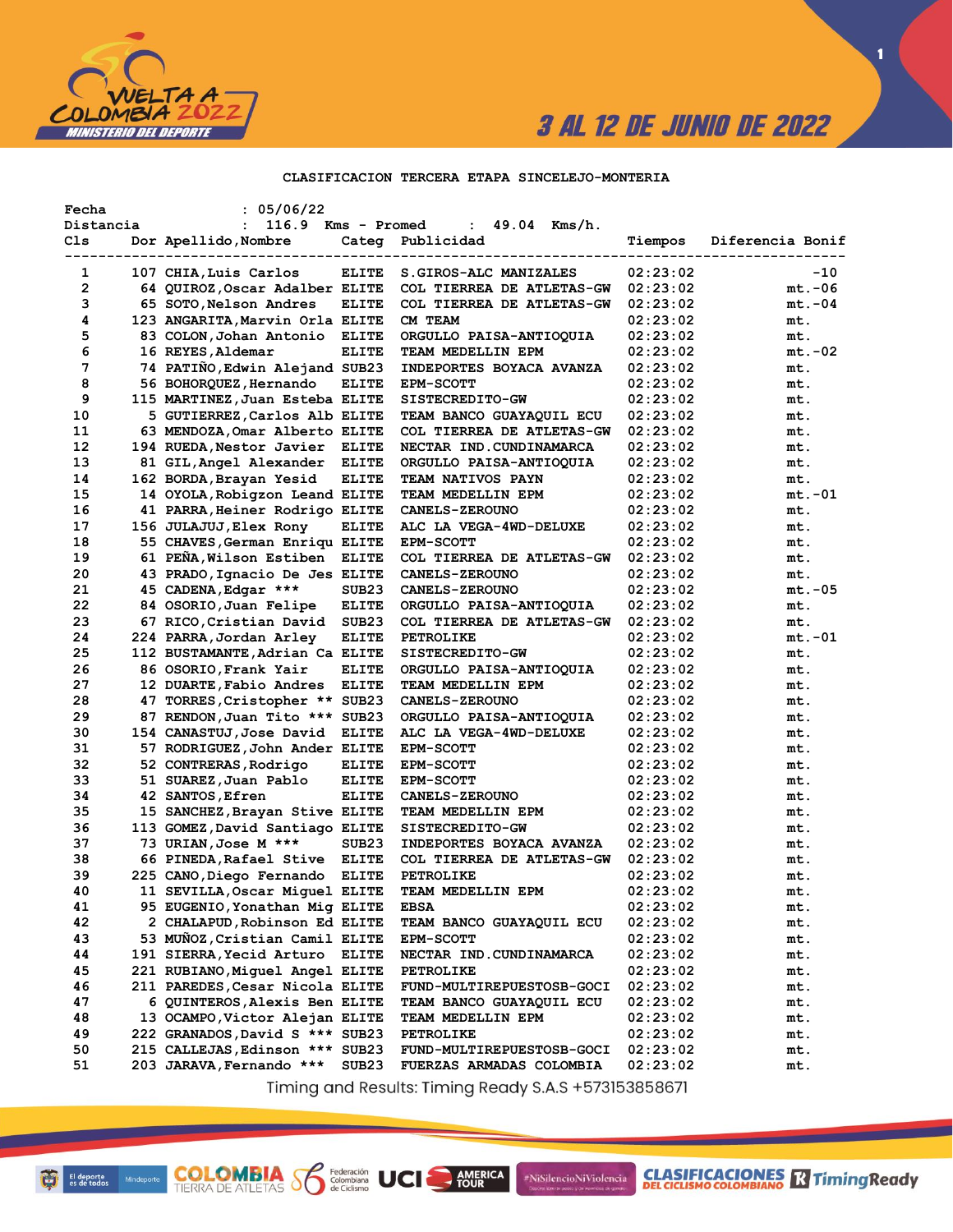

 $\overline{\mathbf{2}}$ 

### CLASIFICACION TERCERA ETAPA SINCELEJO-MONTERIA

| Fecha<br>Distancia | : 05/06/22<br>116.9 Kms - Promed<br>$\ddot{\phantom{a}}$ |                   | : 49.04<br>Kms/h.               |          |                  |
|--------------------|----------------------------------------------------------|-------------------|---------------------------------|----------|------------------|
| Cls                | Dor Apellido, Nombre                                     | Categ             | Publicidad                      | Tiempos  | Diferencia Bonif |
|                    |                                                          | ----------------- |                                 |          |                  |
| 52                 | 92 CHAPARRO, Yeison Andr ELITE                           |                   | <b>EBSA</b>                     | 02:23:02 | mt.              |
| 53                 | 94 ACOSTA, Ruben Dario                                   | ELITE             | <b>EBSA</b>                     | 02:23:02 | mt.              |
| 54                 | 212 BAEZ, Esneider Arley                                 | ELITE             | FUND-MULTIREPUESTOSB-GOCI       | 02:23:02 | mt.              |
| 55                 | 121 MUÑOZ, Edison                                        | <b>ELITE</b>      | CM TEAM                         | 02:23:02 | mt.              |
| 56                 | 3 HARO, Steven Wilson                                    | <b>ELITE</b>      | TEAM BANCO GUAYAQUIL ECU        | 02:23:02 | mt.              |
| 57                 | 4 HUERA, Richard Roland ELITE                            |                   | TEAM BANCO GUAYAQUIL ECU        | 02:23:02 | mt.              |
| 58                 | 21 TORRES, Rodolfo Andre ELITE                           |                   | TEAM ILLUMINATE                 | 02:23:02 | mt.              |
| 59                 | 193 PEDRAZA, Walter Ferna ELITE                          |                   | NECTAR IND. CUNDINAMARCA        | 02:23:02 | mt.              |
| 60                 | 7 TORO, Alexander                                        | ELITE             | TEAM BANCO GUAYAQUIL ECU        | 02:23:02 | mt.              |
| 61                 | 17 JAMAICA, Javier Ernes ELITE                           |                   | TEAM MEDELLIN EPM               | 02:23:02 | mt.              |
| 62                 | 62 ATAPUMA, Jhon Darwin                                  | ELITE             | COL TIERREA DE ATLETAS-GW       | 02:23:02 | mt.              |
| 63                 | 236 GUAVITA, Cesar D ***                                 | SUB <sub>23</sub> | TEAM CARTAGENA-LICICLISMO       | 02:23:02 | mt.              |
| 64                 | 214 PEREZ, Wilmar Jahir                                  | <b>ELITE</b>      | FUND-MULTIREPUESTOSB-GOCI       | 02:23:02 | mt.              |
| 65                 | 213 DIAZ, Manuel Ignacio                                 | ELITE             | FUND-MULTIREPUESTOSB-GOCI       | 02:23:02 | mt.              |
| 66                 | 175 RUBIANO, Juan S ***                                  | SUB <sub>23</sub> | TOLIMA ES PASION-L. HUILA       | 02:23:02 | mt.              |
| 67                 | 153 MUÑOZ, Jonatrhan Stiv ELITE                          |                   | ALC LA VEGA-4WD-DELUXE          | 02:23:02 | mt.              |
| 68                 | 133 RODRIGUEZ, Wilmer Dar ELITE                          |                   | CONSTRU ZEA-EL FARO ELECT       | 02:23:02 | mt.              |
| 69                 | 184 GAYON, Daniel F ***                                  | SUB <sub>23</sub> | AMPRO-CERVEZAANDINA             | 02:23:02 | mt.              |
| 70                 | 101 CHAPARRO, Didier Alon ELITE                          |                   | S.GIROS-ALC MANIZALES           | 02:23:02 | mt.              |
| 71                 | 174 CERQUERA, William Ant ELITE                          |                   | TOLIMA ES PASION-L. HUILA       | 02:23:02 | mt.              |
| 72                 | 196 FORERO, Juan Sebastia ELITE                          |                   | NECTAR IND. CUNDINAMARCA        | 02:23:02 | mt.              |
| 73                 | 24 SCHAUB, Sebastian                                     | <b>ELITE</b>      | TEAM ILLUMINATE                 | 02:23:02 | mt.              |
| 74                 | 233 ARZUAGA, Julio Jose                                  | SUB <sub>23</sub> | TEAM CARTAGENA-LICICLISMO       | 02:23:02 | mt.              |
| 75                 | 137 RODRIGUEZ, Brandon ** SUB23                          |                   | CONSTRU ZEA-EL FARO ELECT       | 02:23:02 | mt.              |
| 76                 | 216 BLANCO, Lukas ***                                    | SUB <sub>23</sub> | FUND-MULTIREPUESTOSB-GOCI       | 02:23:02 | mt.              |
| 77                 | 105 RINCON, Yeison Alejan ELITE                          |                   | S.GIROS-ALC MANIZALES           | 02:23:02 | mt.              |
| 78                 | 34 GUAMA, Bayron                                         | <b>ELITE</b>      | MOVISTAR-BEST PC                | 02:23:02 | mt.              |
| 79                 | 125 VILLADA, Alejandro                                   | <b>ELITE</b>      | CM TEAM                         | 02:23:02 | mt.              |
| 80                 | 77 DIAGAMA, Marlon ***                                   | SUB <sub>23</sub> | INDEPORTES BOYACA AVANZA        | 02:23:02 | mt.              |
| 81                 | 172 RODRIGUEZ, Juan Pablo ELITE                          |                   | TOLIMA ES PASION-L. HUILA       | 02:23:02 | mt.              |
| 82                 | 103 TABARES, Jordan Felip ELITE                          |                   | S.GIROS-ALC MANIZALES           | 02:23:02 | mt.              |
| 83                 | 226 PEDROZA, Andres Camil ELITE                          |                   | PETROLIKE                       | 02:23:02 | mt.              |
| 84                 | 195 HERNANDEZ, Rafael                                    | <b>ELITE</b>      | NECTAR IND.CUNDINAMARCA         | 02:23:02 | mt.              |
| 85                 | 44 CORTE, Eduardo                                        | <b>ELITE</b>      | <b>CANELS-ZEROUNO</b>           | 02:23:02 | mt.              |
| 86                 | 106 SUAZA, Bernando Albei ELITE                          |                   | S.GIROS-ALC MANIZALES           | 02:23:02 | mt.              |
| 87                 | 141 ROMERO, Carlos Andres SUB23                          |                   | HERRERA SPORT ROPA DEPORT       | 02:23:02 | mt.              |
| 88                 | 197 MORENO, Juan J ***                                   | SUB <sub>23</sub> | NECTAR IND. CUNDINAMARCA        | 02:23:02 | mt.              |
| 89                 | 1 HERNANDEZ,Jose Tito                                    | <b>ELITE</b>      | TEAM BANCO GUAYAQUIL ECU        | 02:23:02 | mt.              |
| 90                 | 161 BOBADILLA, Duban Cami ELITE                          |                   | <b>TEAM NATIVOS PAYN</b>        | 02:23:02 | mt.              |
| 91                 | 54 OCHOA, Diego Antonio                                  | <b>ELITE</b>      | <b>EPM-SCOTT</b>                | 02:23:02 | mt.              |
| 92                 | 122 BURGOS, Eli Saul                                     | <b>ELITE</b>      | CM TEAM                         | 02:23:02 | mt.              |
| 93                 | 132 VARGAS, Jhon Jairo                                   | <b>ELITE</b>      | CONSTRU ZEA-EL FARO ELECT       | 02:23:02 | mt.              |
| 94                 | 114 GUERRERO, Juan Diego                                 | <b>ELITE</b>      | SISTECREDITO-GW                 | 02:23:02 | mt.              |
| 95                 | 185 GONZALEZ, Jersson *** SUB23                          |                   | AMPRO-CERVEZAANDINA             | 02:23:02 | mt.              |
| 96                 | 116 CARDONA, Julian                                      | <b>ELITE</b>      | SISTECREDITO-GW                 | 02:23:02 | mt.              |
| 97                 | 124 CASTRO, Camilo Andres ELITE                          |                   | CM TEAM                         | 02:23:02 | mt.              |
| 98                 | 192 GARZON, Marlon David                                 | <b>ELITE</b>      | NECTAR IND. CUNDINAMARCA        | 02:23:02 | mt.              |
| 99                 | 183 CASTILLO, Jhon ***                                   | SUB23             | AMPRO-CERVEZAANDINA             | 02:23:02 | mt.              |
| 100                | 126 OSORIO, Edison Estefa ELITE                          |                   | CM TEAM                         | 02:23:02 | mt.              |
| 101                | 176 ROBLES, Camilo A ***                                 | SUB23             | TOLIMA ES PASION-L. HUILA       | 02:23:02 | mt.              |
| 102                | 152 LOPEZ, Luis                                          | <b>ELITE</b>      | ALC LA VEGA-4WD-DELUXE          | 02:23:02 | mt.              |
| 103                | 204 QUINTERO, Brayan ***                                 | SUB <sub>23</sub> | <b>FUERZAS ARMADAS COLOMBIA</b> | 02:23:02 | mt.              |

Timing and Results: Timing Ready S.A.S +573153858671

AMERICA

#NiSilencioNiViolencia

**COLOMBIA SE** 

Federación<br>Colombiana<br>de Ciclismo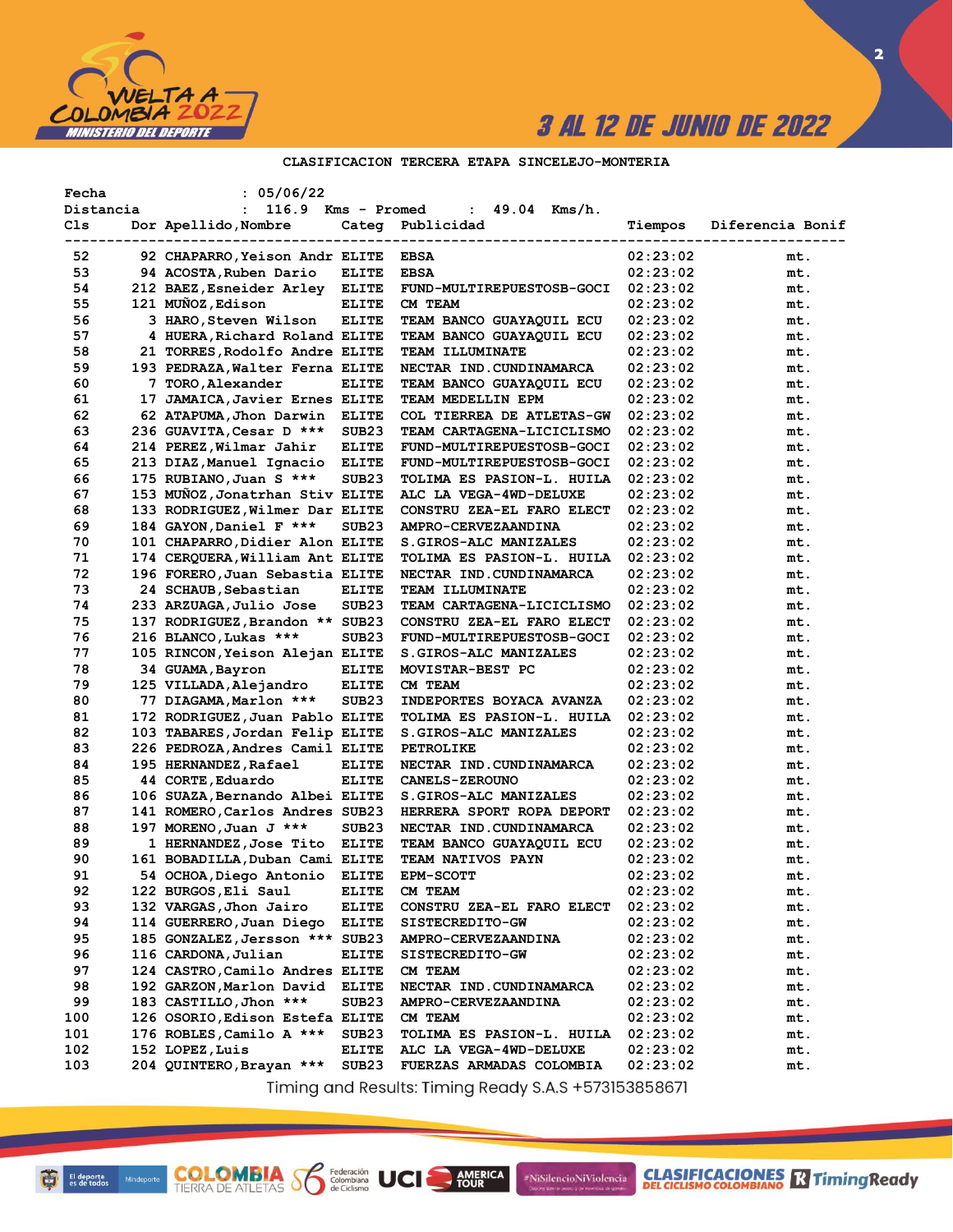

 $\overline{\mathbf{3}}$ 

### CLASIFICACION TERCERA ETAPA SINCELEJO-MONTERIA

| Fecha<br>Distancia | : 05/06/22<br>116.9<br>$\mathbf{L}$ | Kms - Promed      | 49.04<br>Kms/h.<br>$\mathbf{L}$                |          |                   |
|--------------------|-------------------------------------|-------------------|------------------------------------------------|----------|-------------------|
| Cls                | Dor Apellido, Nombre                |                   | Categ Publicidad                               | Tiempos  | Diferencia Bonif  |
| 104                | 71 VARGAS, Adrian Enriqu ELITE      |                   | ------------------<br>INDEPORTES BOYACA AVANZA | 02:23:02 | ----------<br>mt. |
| 105                | 136 CRUZ, Juan Carlos               | ELITE             | CONSTRU ZEA-EL FARO ELECT                      | 02:23:02 | mt.               |
| 106                | 127 GOMEZ, Manuel ***               | SUB23             | CM TEAM                                        | 02:23:02 | mt.               |
| 107                | 206 MACA, Leison Damian             | <b>ELITE</b>      | FUERZAS ARMADAS COLOMBIA                       | 02:23:02 | mt.               |
| 108                | 146 TORRES, Camilo ***              | SUB <sub>23</sub> | HERRERA SPORT ROPA DEPORT                      | 02:23:02 | mt.               |
| 109                | 186 MORENO, Juan F ***              | SUB <sub>23</sub> | AMPRO-CERVEZAANDINA                            | 02:23:02 | mt.               |
| 110                | 202 MARTINEZ, Rafael ***            | SUB <sub>23</sub> | FUERZAS ARMADAS COLOMBIA                       | 02:23:02 | mt.               |
| 111                | 227 ALVAREZ, Miquel Luis            | <b>ELITE</b>      | <b>PETROLIKE</b>                               | 02:23:02 | $mt.-01$          |
| 112                | 82 CASTAÑO, Sebastian Al ELITE      |                   | ORGULLO PAISA-ANTIOQUIA                        | 02:23:02 | mt.               |
| 113                | 255 JOSA, Carlos E ***              | <b>ELITE</b>      | <b>DEPORMUNDO</b>                              | 02:23:02 | mt.               |
| 114                | 22 SARMIENTO, Johnatan F ELITE      |                   | TEAM ILLUMINATE                                | 02:23:02 | mt.               |
| 115                | 223 MUNIZ, Jose R ***               | SUB <sub>23</sub> | <b>PETROLIKE</b>                               | 02:23:02 | mt.               |
| 116                | 232 POSSO, Eduardo J ***            | SUB <sub>23</sub> | TEAM CARTAGENA-LICICLISMO                      | 02:23:02 | mt.               |
| 117                | 155 BUSTOS, Cristian Yesi SUB23     |                   | ALC LA VEGA-4WD-DELUXE                         | 02:23:02 | mt.               |
| 118                | 25 KIANI, Aria                      | ELITE             | TEAM ILLUMINATE                                | 02:23:02 | mt.               |
| 119                | 33 PANTOJA, Cesar ***               | SUB <sub>23</sub> | MOVISTAR-BEST PC                               | 02:23:02 | mt.               |
| 120                | 244 PINILLA, Juan ***               | SUB <sub>23</sub> | FUNDACION TEAM RECAPI                          | 02:23:02 | mt.               |
| 121                | 72 FERNANDEZ, Oscar Hern SUB23      |                   | INDEPORTES BOYACA AVANZA                       | 02:23:02 | mt.               |
| 122                | 31 URBANO, Jerson Ruben             | <b>ELITE</b>      | MOVISTAR-BEST PC                               | 02:23:02 | mt.               |
| 123                | 235 DEL RISCO, Dario Jose ELITE     |                   | TEAM CARTAGENA-LICICLISMO                      | 02:23:02 | mt.               |
| 124                | 251 ARISMENDY, Brayan *** SUB23     |                   | <b>DEPORMUNDO</b>                              | 02:23:02 | mt.               |
| 125                | 245 LESMES, Jhoan Sebasti SUB23     |                   | FUNDACION TEAM RECAPI                          | 02:23:02 | mt.               |
| 126                | 167 FORERO, Juan David              | SUB <sub>23</sub> | TEAM NATIVOS PAYN                              | 02:23:02 | mt.               |
| 127                | 243 HERRERA, Stiven Alexa ELITE     |                   | FUNDACION TEAM RECAPI                          | 02:23:02 | mt.               |
| 128                | 165 SANCHEZ, Yerzon Eduar ELITE     |                   | TEAM NATIVOS PAYN                              | 02:23:02 | mt.               |
| 129                | 91 ORTEGA, Robinson Arma ELITE      |                   | <b>EBSA</b>                                    | 02:23:02 | mt.               |
| 130                | 253 GARCIA, Edgar ***               | SUB <sub>23</sub> | <b>DEPORMUNDO</b>                              | 02:23:02 | mt.               |
| 131                | 102 MORENO, Salvador                | ELITE             | S.GIROS-ALC MANIZALES                          | 02:23:02 | mt.               |
| 132                | 134 MARTINEZ, Ivan Estive SUB23     |                   | CONSTRU ZEA-EL FARO ELECT                      | 02:23:02 | mt.               |
| 133                | 85 SUESCA, Marco Tulio              | ELITE             | ORGULLO PAISA-ANTIOQUIA                        | 02:23:02 | mt.               |
| 134                | 205 MOYA, Maycol Stiven             | <b>ELITE</b>      | FUERZAS ARMADAS COLOMBIA                       | 02:23:02 | mt.               |
| 135                | 97 PIRA, Omar ***                   | SUB <sub>23</sub> | <b>EBSA</b>                                    | 02:23:02 | mt.               |
| 136                | 117 SAMUDIO, Carlos Ariel ELITE     |                   | SISTECREDITO-GW                                | 02:23:02 | mt.               |
| 137                | 104 MARTINEZ, Luis Miquel ELITE     |                   | S.GIROS-ALC MANIZALES                          | 02:23:02 | mt.               |
| 138                | 75 SOSSA, Juan P ***                | SUB <sub>23</sub> | INDEPORTES BOYACA AVANZA                       | 02:23:02 | mt.               |
| 139                | 131 MUÑOZ, Jean Carlos              | ELITE             | CONSTRU ZEA-EL FARO ELECT                      | 02:23:02 | mt.               |
| 140                | 181 CASTILLO, Anuar ***             | SUB <sub>23</sub> | <b>AMPRO-CERVEZAANDINA</b>                     | 02:23:02 | mt.-02            |
| 141                | 142 MALDONADO, Jonnathan            | SUB <sub>23</sub> | HERRERA SPORT ROPA DEPORT                      | 02:23:02 | mt.               |
| 142                | 173 QUETAMA, Yeison Ubarl ELITE     |                   | TOLIMA ES PASION-L. HUILA                      | 02:23:02 | mt.               |
| 143                | 234 KELLY, Santiago A *** SUB23     |                   | TEAM CARTAGENA-LICICLISMO                      | 02:23:02 | mt.               |
| 144                | 36 CAICEDO, Pablo                   | <b>ELITE</b>      | MOVISTAR-BEST PC                               | 02:23:02 | mt.               |
| 145                | 145 VALBUENA, Mario ***             | SUB23             | HERRERA SPORT ROPA DEPORT                      | 02:23:02 | mt.               |
| 146                | 163 APARICIO, Jair Antoni ELITE     |                   | TEAM NATIVOS PAYN                              | 02:24:07 | $1:05$ min.       |
| 147                | 246 GOMEZ, Hernan Dario             | <b>ELITE</b>      | FUNDACION TEAM RECAPI                          | 02:24:07 | $1:05$ min.       |
| 148                | 237 QUICENO, Luis Hernan            | <b>ELITE</b>      | TEAM CARTAGENA-LICICLISMO                      | 02:24:07 | $1:05$ min.       |
| 149                | 96 PARRA, Carlos Andres             | <b>ELITE</b>      | <b>EBSA</b>                                    | 02:24:07 | $1:05$ min.       |
| 150                | 201 MORENO, Wilfredo***             | SUB <sub>23</sub> | FUERZAS ARMADAS COLOMBIA                       | 02:24:19 | $1:17$ min.       |
| 151                | 144 SIERRA, Brian Santiag ELITE     |                   | HERRERA SPORT ROPA DEPORT                      | 02:24:19 | $1:17$ min.       |
| 152                | 254 PIÑEROS, Cristian ***           | SUB <sub>23</sub> | <b>DEPORMUNDO</b>                              | 02:24:40 | $1:38$ min.       |
| 153                | 231 RAMIREZ, Santiago               | <b>ELITE</b>      | TEAM CARTAGENA-LICICLISMO                      | 02:24:40 | $1:38$ min.       |
| 154                | 32 MONTENEGRO, Santiago             | <b>ELITE</b>      | MOVISTAR-BEST PC                               | 02:24:40 | $1:38$ min.       |
| 155                | 217 GOMEZ, Jeferson ***             | SUB <sub>23</sub> | FUND-MULTIREPUESTOSB-GOCI                      | 02:24:40 | $1:38$ min.       |

Timing and Results: Timing Ready S.A.S +573153858671

AMERICA

#NiSilencioNiViolencia

**COLOMBIA Solutions UCI**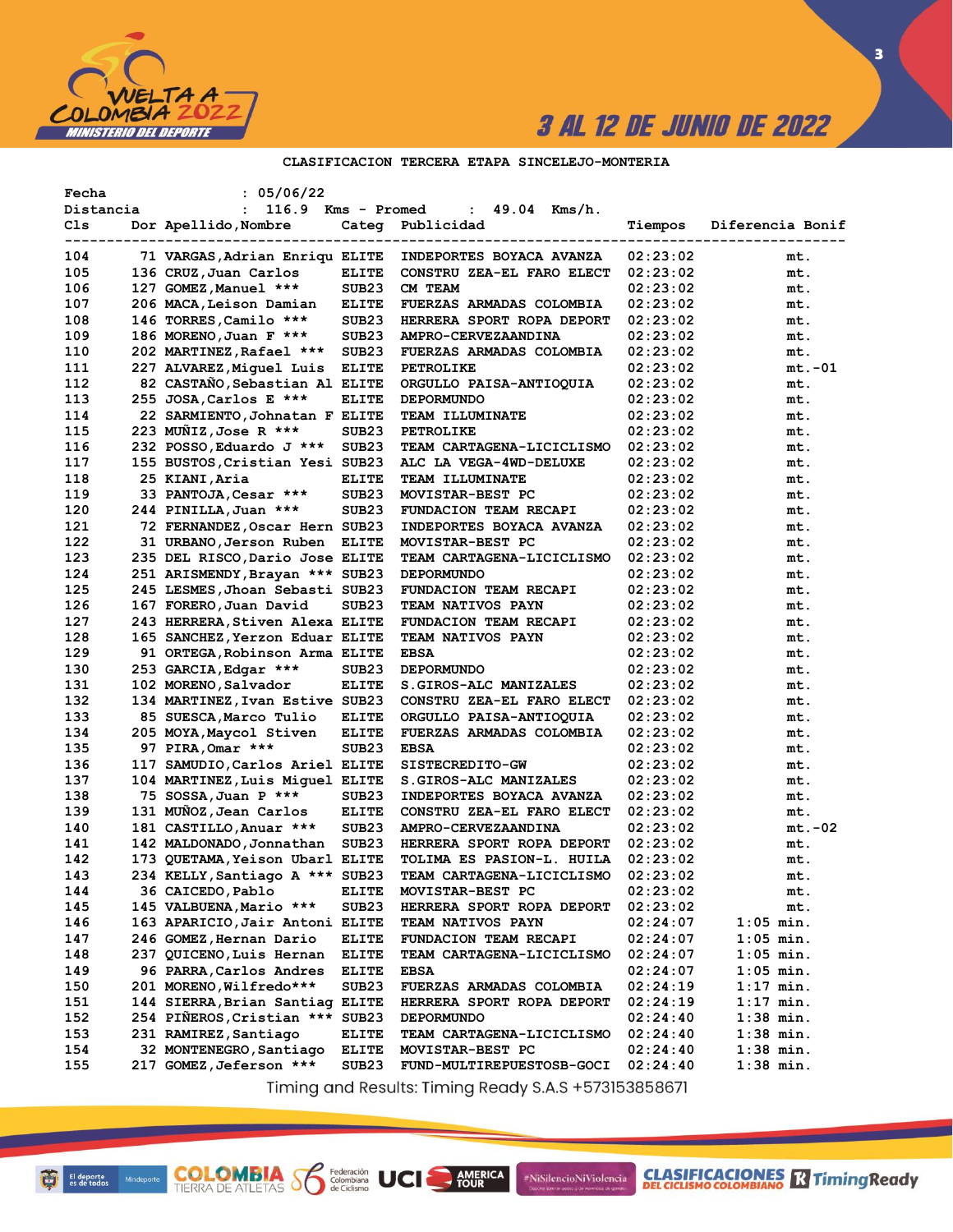

**4**

#### **CLASIFICACION TERCERA ETAPA SINCELEJO-MONTERIA**

| Fecha     | : 05/06/22                            |                   |                                         |          |                   |
|-----------|---------------------------------------|-------------------|-----------------------------------------|----------|-------------------|
| Distancia |                                       |                   | $: 116.9$ Kms - Promed $: 49.04$ Kms/h. |          |                   |
| Cls       | Dor Apellido, Nombre Cateq Publicidad |                   |                                         | Tiempos  | Diferencia Bonif  |
| 156       | 111 AGUIRRE, Hernan Ricar ELITE       |                   | <b>SISTECREDITO-GW</b>                  | 02:24:45 | $1:43$ min.       |
|           |                                       |                   |                                         |          |                   |
| 157       | 252 MORENO, Javier Esteba SUB23       |                   | <b>DEPORMUNDO</b>                       | 02:23:02 | mt.               |
| 158       | 171 QUINTERO, Edisson *** SUB23       |                   | TOLIMA ES PASION-L. HUILA               | 02:24:45 | $1:43$ min.       |
| 159       | 135 CIFUENTES, Fabian Sti ELITE       |                   | CONSTRU ZEA-EL FARO ELECT               | 02:24:49 | $1:47$ min.       |
| 160       | 26 KELLER, John                       | <b>ELITE</b>      | TEAM ILLUMINATE                         | 02:24:59 | $1:57$ min.       |
| 161       | 23 CASTIBLANCO, Jorge Ca ELITE        |                   | <b>TEAM ILLUMINATE</b>                  | 02:23:02 | mt.               |
| 162       | 35 NOVOA, Sebastian                   | <b>ELITE</b>      | MOVISTAR-BEST PC                        | 02:24:56 | $1:54$ min.       |
| 163       | 76 UMBA,Juan Alejandro                | SUB23             | INDEPORTES BOYACA AVANZA                | 02:25:19 | $2:17$ min.       |
| 164       | 182 ORTIZ, Emmanuel                   | SUB23             | AMPRO-CERVEZAANDINA                     | 02:25:25 | $2:23$ min.       |
| 165       | 166 ALONSO, John ***                  | SUB <sub>23</sub> | TEAM NATIVOS PAYN                       | 02:23:02 | mt.               |
| 166       | 164 CUESTA, Steven Manuel             | <b>ELITE</b>      | TEAM NATIVOS PAYN                       | 02:26:17 | $3:15$ min. $-06$ |
| 167       | 151 RODRIGUEZ, Juan ***               | SUB <sub>23</sub> | ALC LA VEGA-4WD-DELUXE                  | 02:23:02 | mt.               |
| 168       | 143 DIAZ, Christopher ***             | SUB23             | HERRERA SPORT ROPA DEPORT               | 02:26:17 | $3:15$ min.       |
| 169       | 242 RIVERA, Hector Sebast             | <b>ELITE</b>      | FUNDACION TEAM RECAPI                   | 02:28:42 | $5:40$ min.       |
| 170       | 147 SISIMITH, Eli ***                 | SUB23             | HERRERA SPORT ROPA DEPORT               | 02:35:41 | $12:39$ min.      |
| 171       | 241 ARIZA, Heimarhanz                 | <b>ELITE</b>      | FUNDACION TEAM RECAPI                   | 02:23:02 | mt.               |

**Corredores clasificados : 171**

**CORREDORES RETIRADOS EN LA ETAPA**

**-----------------------------------------------------------------------------------** 241 ARIZA, Heimarhanz **ELITE FUNDACION TEAM RECAPI** 

**COLOMBIA**<br>TIERRA DE ATLETAS **Solombiana** 

Timing and Results: Timing Ready S.A.S +573153858671

AMERICA



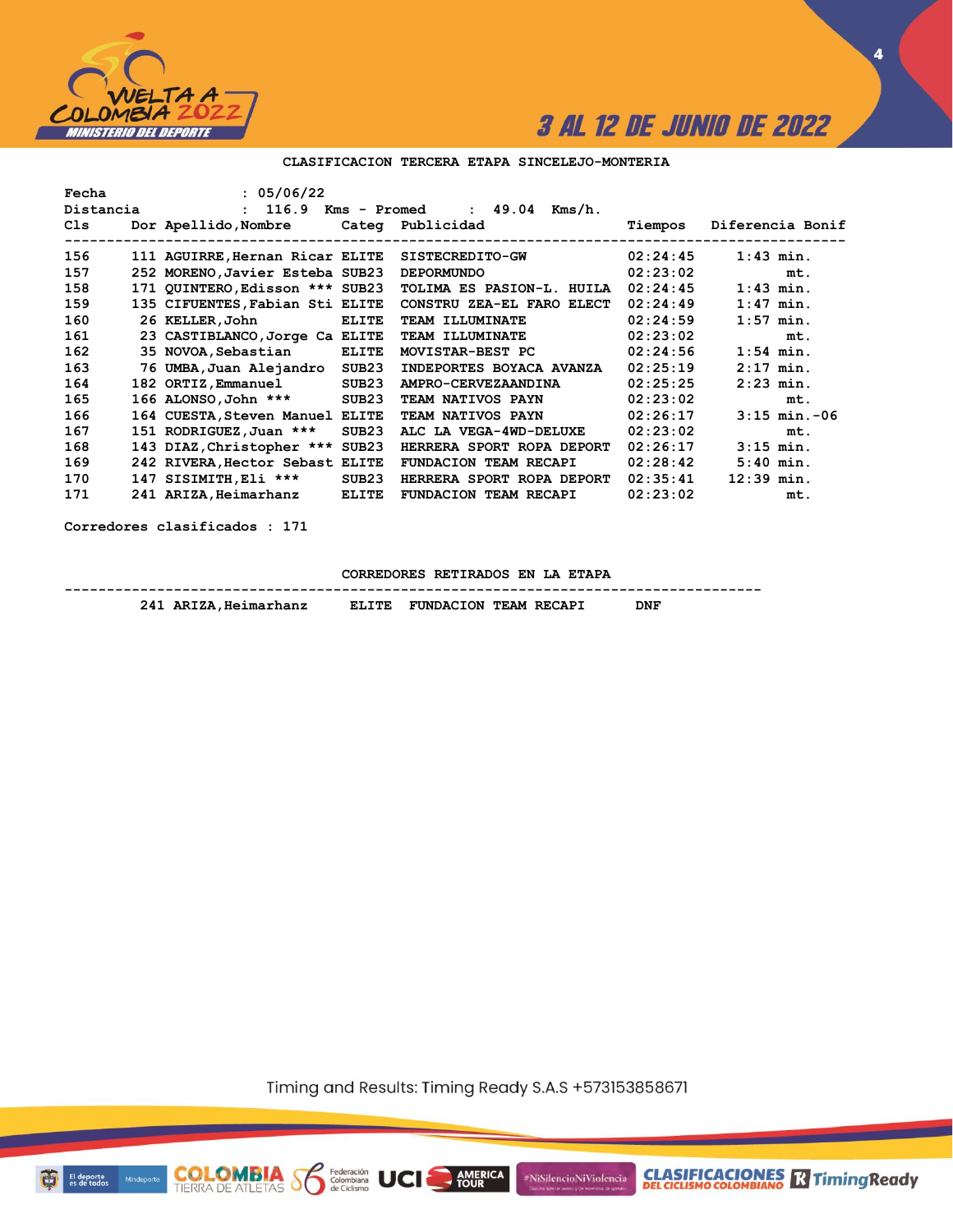

 $\overline{\mathbf{5}}$ 

### CLASIFICACION SUB23 DE LA ETAPA

|              |                                 |                   | ----------------------------------- |          | ------------------------ |
|--------------|---------------------------------|-------------------|-------------------------------------|----------|--------------------------|
| 1            | 74 PATIÑO, Edwin Alejand SUB23  |                   | <b>INDEPORTES BOYACA AVANZA</b>     | 02:23:02 | mt.                      |
| $\mathbf{2}$ | 45 CADENA, Edgar ***            | SUB23             | <b>CANELS-ZEROUNO</b>               | 02:23:02 | mt.                      |
| 3            | 67 RICO, Cristian David         | SUB23             | COL TIERREA DE ATLETAS-GW 02:23:02  |          | mt.                      |
| 4            | 47 TORRES, Cristopher ** SUB23  |                   | <b>CANELS-ZEROUNO</b>               | 02:23:02 | mt.                      |
| 5            | 87 RENDON, Juan Tito *** SUB23  |                   | ORGULLO PAISA-ANTIOQUIA             | 02:23:02 | mt.                      |
| 6            | 73 URIAN, Jose M ***            | SUB23             | <b>INDEPORTES BOYACA AVANZA</b>     | 02:23:02 | mt.                      |
| 7            | 222 GRANADOS, David S *** SUB23 |                   | PETROLIKE                           | 02:23:02 | mt.                      |
| 8            | 215 CALLEJAS, Edinson *** SUB23 |                   | FUND-MULTIREPUESTOSB-GOCI 02:23:02  |          | mt.                      |
| 9            | 203 JARAVA, Fernando ***        | SUB <sub>23</sub> | <b>FUERZAS ARMADAS COLOMBIA</b>     | 02:23:02 | mt.                      |
| 10           | 236 GUAVITA, Cesar D ***        | SUB <sub>23</sub> | TEAM CARTAGENA-LICICLISMO 02:23:02  |          | mt.                      |
| 11           | 175 RUBIANO, Juan S ***         | SUB <sub>23</sub> | TOLIMA ES PASION-L. HUILA 02:23:02  |          | mt.                      |
| 12           | 184 GAYON, Daniel F ***         | SUB <sub>23</sub> | AMPRO-CERVEZAANDINA                 | 02:23:02 | mt.                      |
| 13           | 233 ARZUAGA, Julio Jose         | SUB <sub>23</sub> | TEAM CARTAGENA-LICICLISMO 02:23:02  |          | mt.                      |
| 14           | 137 RODRIGUEZ, Brandon ** SUB23 |                   | CONSTRU ZEA-EL FARO ELECT 02:23:02  |          | mt.                      |
| 15           | 216 BLANCO, Lukas ***           | SUB <sub>23</sub> | FUND-MULTIREPUESTOSB-GOCI 02:23:02  |          | mt.                      |
| 16           | 77 DIAGAMA, Marlon ***          | SUB23             | <b>INDEPORTES BOYACA AVANZA</b>     | 02:23:02 | mt.                      |
| 17           | 141 ROMERO, Carlos Andres SUB23 |                   | HERRERA SPORT ROPA DEPORT 02:23:02  |          | mt.                      |
| 18           | 197 MORENO, Juan J ***          | SUB <sub>23</sub> | NECTAR IND.CUNDINAMARCA             | 02:23:02 | mt.                      |
| 19           | 185 GONZALEZ, Jersson *** SUB23 |                   | AMPRO-CERVEZAANDINA                 | 02:23:02 | mt.                      |
| 20           | 183 CASTILLO, Jhon ***          | SUB <sub>23</sub> | <b>AMPRO-CERVEZAANDINA</b>          | 02:23:02 | mt.                      |
| 21           | 176 ROBLES, Camilo A ***        | SUB <sub>23</sub> | TOLIMA ES PASION-L. HUILA 02:23:02  |          | mt.                      |
| 22           | 204 QUINTERO, Brayan ***        | SUB23             | <b>FUERZAS ARMADAS COLOMBIA</b>     | 02:23:02 | mt.                      |
| 23           | 127 GOMEZ, Manuel ***           | SUB <sub>23</sub> | CM TEAM                             | 02:23:02 | mt.                      |
| 24           | 146 TORRES, Camilo ***          | SUB <sub>23</sub> | HERRERA SPORT ROPA DEPORT 02:23:02  |          | mt.                      |
| 25           |                                 |                   |                                     |          |                          |
|              | 186 MORENO, Juan F ***          | SUB23             | AMPRO-CERVEZAANDINA                 | 02:23:02 | mt.                      |
| 26           | 202 MARTINEZ, Rafael ***        | SUB23             | <b>FUERZAS ARMADAS COLOMBIA</b>     | 02:23:02 | mt.                      |
| 27           | 223 MUNIZ, Jose R ***           | SUB <sub>23</sub> | PETROLIKE                           | 02:23:02 | mt.                      |
| 28           | 232 POSSO, Eduardo J ***        | SUB <sub>23</sub> | TEAM CARTAGENA-LICICLISMO 02:23:02  |          | mt.                      |
| 29           | 155 BUSTOS, Cristian Yesi SUB23 |                   | ALC LA VEGA-4WD-DELUXE              | 02:23:02 | mt.                      |
| 30           | 33 PANTOJA, Cesar ***           | SUB <sub>23</sub> | MOVISTAR-BEST PC                    | 02:23:02 | mt.                      |
| 31           | 244 PINILLA, Juan ***           | SUB <sub>23</sub> | FUNDACION TEAM RECAPI               | 02:23:02 | mt.                      |
| 32           | 72 FERNANDEZ, Oscar Hern SUB23  |                   | INDEPORTES BOYACA AVANZA            | 02:23:02 | mt.                      |
| 33           | 251 ARISMENDY, Brayan *** SUB23 |                   | <b>DEPORMUNDO</b>                   | 02:23:02 | mt.                      |
| 34           | 245 LESMES, Jhoan Sebasti SUB23 |                   | FUNDACION TEAM RECAPI               | 02:23:02 | mt.                      |
| 35           | 167 FORERO, Juan David          | SUB <sub>23</sub> | TEAM NATIVOS PAYN                   | 02:23:02 | mt.                      |
| 36           | 253 GARCIA, Edgar ***           | SUB23             | <b>DEPORMUNDO</b>                   | 02:23:02 | mt.                      |
| 37           | 134 MARTINEZ, Ivan Estive SUB23 |                   | CONSTRU ZEA-EL FARO ELECT 02:23:02  |          | mt.                      |
| 38           | 97 PIRA, Omar ***               | SUB <sub>23</sub> | <b>EBSA</b>                         | 02:23:02 | mt.                      |
| 39           | 75 SOSSA, Juan P ***            | SUB23             | INDEPORTES BOYACA AVANZA            | 02:23:02 | mt.                      |
| 40           | 181 CASTILLO, Anuar ***         | SUB <sub>23</sub> | AMPRO-CERVEZAANDINA                 | 02:23:02 | mt.                      |
| 41           | 142 MALDONADO, Jonnathan        | SUB23             | HERRERA SPORT ROPA DEPORT 02:23:02  |          | mt.                      |
| 42           | 234 KELLY, Santiago A *** SUB23 |                   | TEAM CARTAGENA-LICICLISMO 02:23:02  |          | mt.                      |
| 43           | 145 VALBUENA, Mario ***         | SUB <sub>23</sub> | HERRERA SPORT ROPA DEPORT 02:23:02  |          | mt.                      |
| 44           | 201 MORENO, Wilfredo***         | SUB23             | <b>FUERZAS ARMADAS COLOMBIA</b>     | 02:24:19 | 1:17 min.                |
| 45           | 254 PIÑEROS, Cristian ***       | SUB <sub>23</sub> | <b>DEPORMUNDO</b>                   | 02:24:40 | $1:38$ min.              |
| 46           | 217 GOMEZ, Jeferson ***         | SUB23             | FUND-MULTIREPUESTOSB-GOCI 02:24:40  |          | $1:38$ min.              |
| 47           | 252 MORENO, Javier Esteba SUB23 |                   | <b>DEPORMUNDO</b>                   | 02:23:02 | mt.                      |
| 48           | 171 QUINTERO, Edisson *** SUB23 |                   | TOLIMA ES PASION-L. HUILA 02:24:45  |          | $1:43$ min.              |
| 49           | 76 UMBA, Juan Alejandro         | SUB <sub>23</sub> | INDEPORTES BOYACA AVANZA            | 02:25:19 | $2:17$ min.              |
| 50           | 182 ORTIZ, Emmanuel             | SUB23             | AMPRO-CERVEZAANDINA                 | 02:25:25 | 2:23 min.                |
| 51           | 166 ALONSO, John ***            | SUB <sub>23</sub> | <b>TEAM NATIVOS PAYN</b>            | 02:23:02 | mt.                      |
| 52           | 151 RODRIGUEZ, Juan ***         | SUB <sub>23</sub> | ALC LA VEGA-4WD-DELUXE              | 02:23:02 | mt.                      |
| 53           | 143 DIAZ, Christopher ***       | SUB <sub>23</sub> | HERRERA SPORT ROPA DEPORT 02:26:17  |          | $3:15$ min.              |
| 54           | 147 SISIMITH, Eli ***           | SUB <sub>23</sub> | HERRERA SPORT ROPA DEPORT 02:35:41  |          | $12:39$ min.             |
|              |                                 |                   |                                     |          |                          |

Timing and Results: Timing Ready S.A.S +573153858671

AMERICA

#NiSilencioNiViolencia

**COLOMBIA SP** 

Federación<br>Colombiana<br>de Ciclismo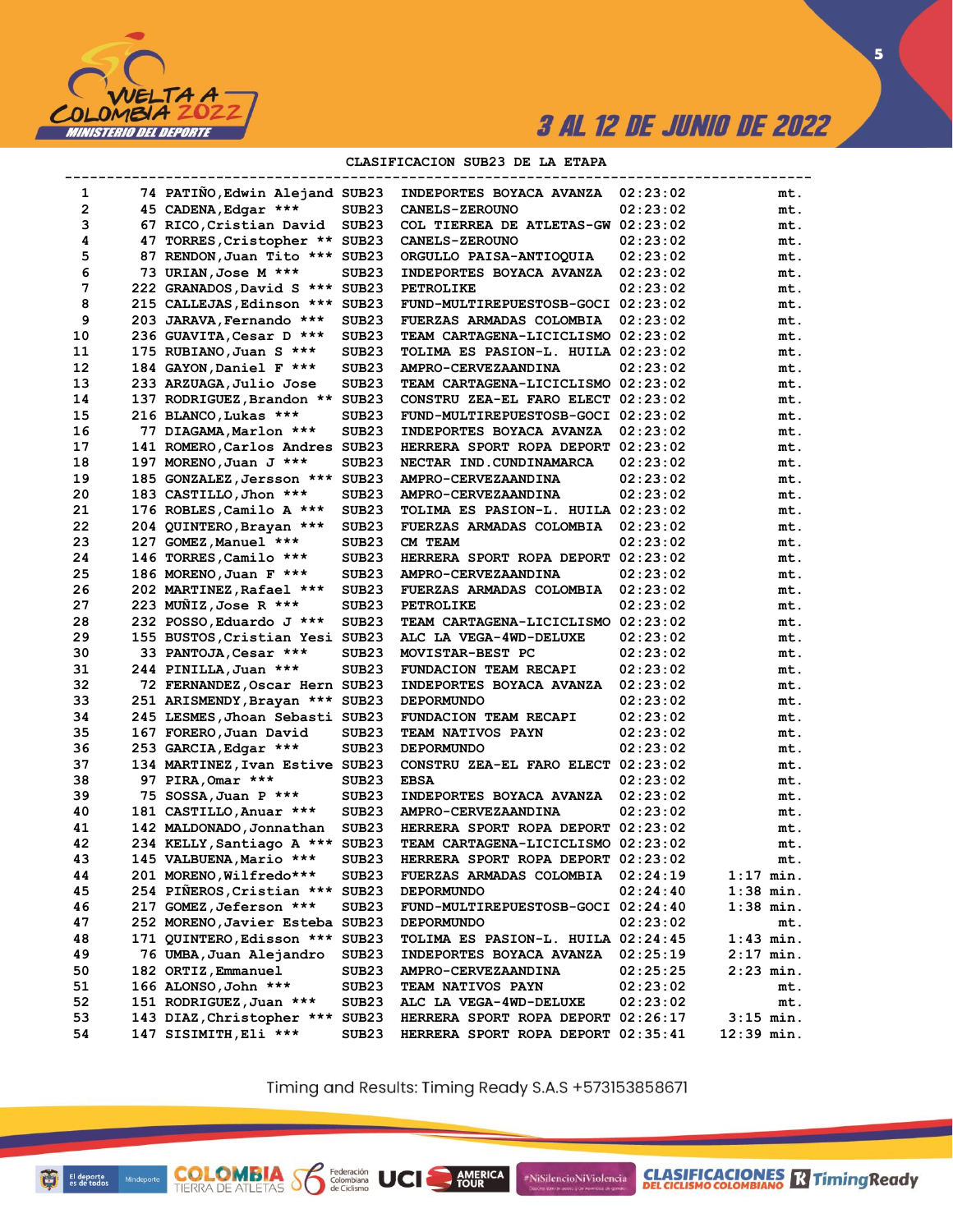

### **CLASIFICACIÓN POR EQUIPOS DE LA ETAPA**

|              | 1 COL TIERREA DE ATLETAS-GW 07:09:06                                              |              |     |  |
|--------------|-----------------------------------------------------------------------------------|--------------|-----|--|
| $\mathbf{2}$ | ORGULLO PAISA-ANTIOQUIA 07:09:06 a                                                |              | mt. |  |
| 3            | TEAM MEDELLIN EPM 07:09:06 a<br>EPM-SCOTT 07:09:06 a<br>CANELS-ZEROUNO 07:09:06 a |              | mt. |  |
| 4            |                                                                                   |              | mt. |  |
| $5 -$        |                                                                                   |              | mt. |  |
| 6            | SISTECREDITO-GW 07:09:06 a                                                        |              | mt. |  |
| $7^{\circ}$  | TEAM BANCO GUAYAQUIL ECU 07:09:06 a                                               |              | mt. |  |
|              | $07:09:06$ a<br>8 PETROLIKE                                                       |              | mt. |  |
| 9            | ALC LA VEGA-4WD-DELUXE 07:09:06 a                                                 |              | mt. |  |
| 10           | NECTAR IND.CUNDINAMARCA 07:09:06 a                                                |              | mt. |  |
| 11           | INDEPORTES BOYACA AVANZA 07:09:06 a                                               |              | mt. |  |
| 12           | $07:09:06$ a<br>07:09:06 a<br>CM TEAM                                             |              | mt. |  |
| 13           | <b>EBSA</b>                                                                       |              | mt. |  |
| 14           | S.GIROS-ALC MANIZALES 07:09:06 a                                                  |              | mt. |  |
| 15           | FUND-MULTIREPUESTOSB-GOCI 07:09:06 a                                              |              | mt. |  |
| 16           | TOLIMA ES PASION-L. HUILA 07:09:06 a                                              |              | mt. |  |
| 17           | TEAM NATIVOS PAYN 07:09:06 a                                                      |              | mt. |  |
| 18           | CONSTRU ZEA-EL FARO ELECT 07:09:06 a                                              |              | mt. |  |
| 19           | TEAM ILLUMINATE 07:09:06 a                                                        |              | mt. |  |
| 20           | TEAM CARTAGENA-LICICLISMO 07:09:06 a                                              |              | mt. |  |
| 21           | FUERZAS ARMADAS COLOMBIA 07:09:06 a                                               |              | mt. |  |
| 22           | AMPRO-CERVEZAANDINA 07:09:06 a                                                    |              | mt. |  |
| 23.          | MOVISTAR-BEST PC 07:09:06 a                                                       |              | mt. |  |
| 24           | HERRERA SPORT ROPA DEPORT 07:09:06 a                                              |              | mt. |  |
| 25           | $07:09:06$ a<br><b>DEPORMUNDO</b>                                                 |              | mt. |  |
| 26           | FUNDACION TEAM RECAPI                                                             | $07:09:06$ a | mt. |  |

#### **PASOS DE LAS METAS VOLANTES -----------------------------------------------------------------------**

| Meta Volante de : Carranzo Pr 87 Km 27.9                  |                          |       |
|-----------------------------------------------------------|--------------------------|-------|
| 164   CUESTA Steven Manuel                                | <b>TEAM NATIVOS PAYN</b> | 3 pts |
| 45 CADENA Edgar *** CANELS-ZEROUNO                        |                          | 2 pts |
| 224 PARRA Jordan Arley PETROLIKE                          |                          | 1 pts |
| Meta Volante de : Pr 60 Km 55.2                           |                          |       |
| 45 CADENA Edgar ***       CANELS-ZEROUNO                  |                          | 3 pts |
| 16 REYES Aldemar                                          | TEAM MEDELLIN EPM        | 2 pts |
| 14 OYOLA Robiqzon Leand TEAM MEDELLIN EPM                 |                          | 1 pts |
| Meta Volante de : Cerete Km 96.7                          |                          |       |
| <b>164 CUESTA Steven Manuel         TEAM NATIVOS PAYN</b> |                          | 3 pts |
|                                                           |                          |       |
|                                                           |                          | 2 pts |

**COLOMBIA Se Rederación** UCI

Timing and Results: Timing Ready S.A.S +573153858671

AMERICA

#NiSilencioNiViolencia

**CLASIFICACIONES** R Timing Ready

**6**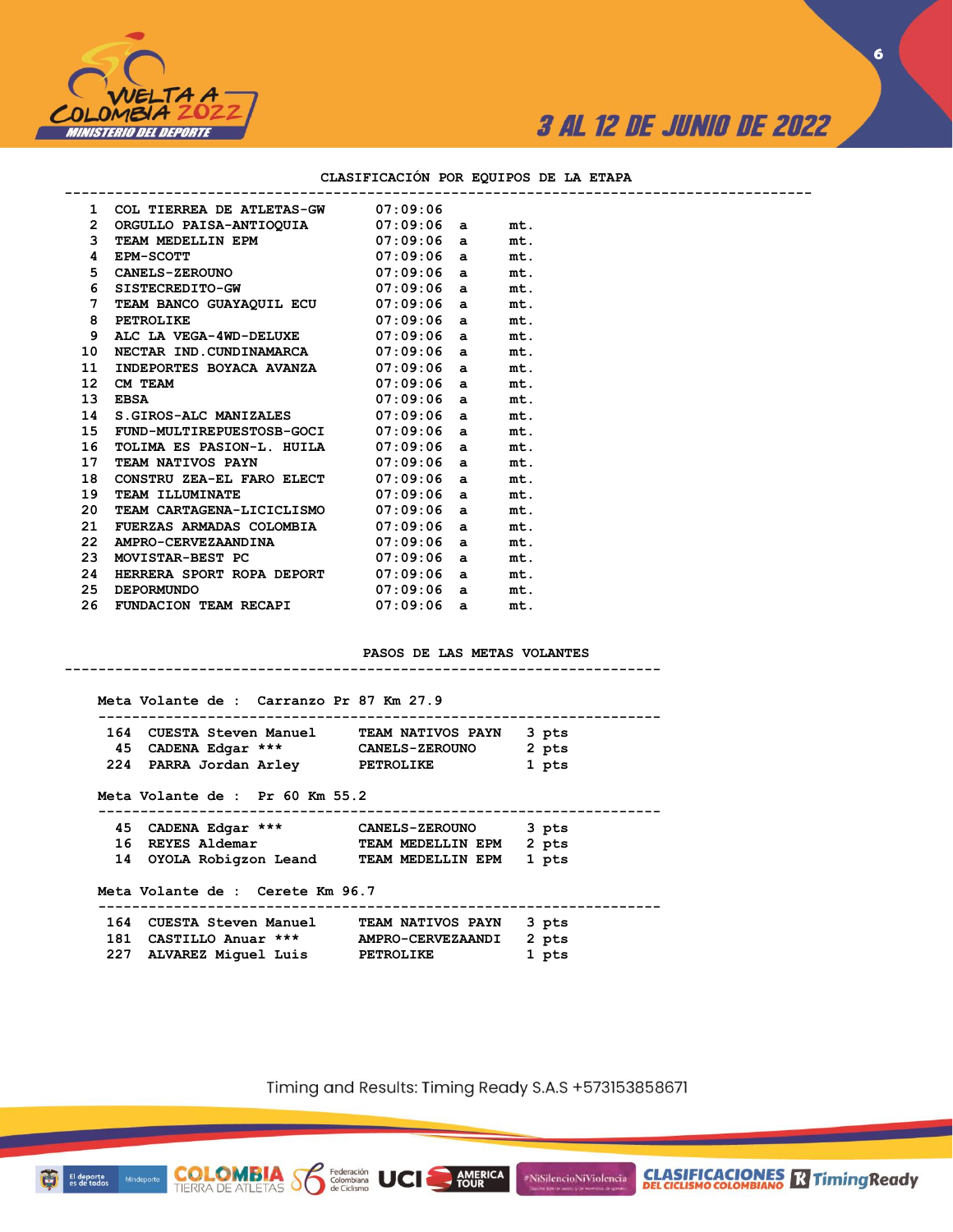

**7**

### **CLASIFICACION POR PUNTOS DE LA ETAPA**

| 107 |                |     |                                                                                                                                                                                  |                                                                                                                                                                                                                    | 15 Pts                                                                                                                                                                                                                                                                                                                                                 |
|-----|----------------|-----|----------------------------------------------------------------------------------------------------------------------------------------------------------------------------------|--------------------------------------------------------------------------------------------------------------------------------------------------------------------------------------------------------------------|--------------------------------------------------------------------------------------------------------------------------------------------------------------------------------------------------------------------------------------------------------------------------------------------------------------------------------------------------------|
| 64  |                |     |                                                                                                                                                                                  |                                                                                                                                                                                                                    | 12 Pts                                                                                                                                                                                                                                                                                                                                                 |
| 65  |                |     |                                                                                                                                                                                  |                                                                                                                                                                                                                    | 10 Pts                                                                                                                                                                                                                                                                                                                                                 |
| 123 |                |     | CM TEAM                                                                                                                                                                          |                                                                                                                                                                                                                    | 8 Pts                                                                                                                                                                                                                                                                                                                                                  |
| 16  | REYES, Aldemar |     |                                                                                                                                                                                  |                                                                                                                                                                                                                    | 8 Pts                                                                                                                                                                                                                                                                                                                                                  |
| 83  |                |     |                                                                                                                                                                                  |                                                                                                                                                                                                                    |                                                                                                                                                                                                                                                                                                                                                        |
|     |                |     |                                                                                                                                                                                  |                                                                                                                                                                                                                    |                                                                                                                                                                                                                                                                                                                                                        |
| 74  |                |     |                                                                                                                                                                                  |                                                                                                                                                                                                                    | 5 Pts                                                                                                                                                                                                                                                                                                                                                  |
| 45  |                |     | <b>CANELS-ZEROUNO</b>                                                                                                                                                            |                                                                                                                                                                                                                    | 5 Pts                                                                                                                                                                                                                                                                                                                                                  |
| 56  |                |     | <b>EPM-SCOTT</b>                                                                                                                                                                 |                                                                                                                                                                                                                    | 4 Pts                                                                                                                                                                                                                                                                                                                                                  |
| 115 |                |     |                                                                                                                                                                                  |                                                                                                                                                                                                                    | 3 Pts                                                                                                                                                                                                                                                                                                                                                  |
| 5.  |                |     |                                                                                                                                                                                  |                                                                                                                                                                                                                    | 2 Pts                                                                                                                                                                                                                                                                                                                                                  |
| 181 |                |     |                                                                                                                                                                                  |                                                                                                                                                                                                                    | 2 Pts                                                                                                                                                                                                                                                                                                                                                  |
| 14  |                |     |                                                                                                                                                                                  |                                                                                                                                                                                                                    | 1 Pts                                                                                                                                                                                                                                                                                                                                                  |
| 224 |                |     | <b>PETROLIKE</b>                                                                                                                                                                 |                                                                                                                                                                                                                    | 1 Pts                                                                                                                                                                                                                                                                                                                                                  |
| 227 |                |     | <b>PETROLIKE</b>                                                                                                                                                                 |                                                                                                                                                                                                                    | 1 Pts                                                                                                                                                                                                                                                                                                                                                  |
|     |                | 164 | ANGARITA, Marvin Orla ELITE<br>COLON, Johan Antonio ELITE<br>BOHORQUEZ, Hernando ELITE<br>MARTINEZ, Juan Esteba ELITE<br>PARRA, Jordan Arley ELITE<br>ALVAREZ, Miquel Luis ELITE | CHIA, Luis Carlos ELITE<br>SOTO, Nelson Andres ELITE<br>ELITE<br>CUESTA, Steven Manuel ELITE<br>CADENA, Edgar *** SUB23<br>GUTIERREZ, Carlos Alb ELITE<br>CASTILLO, Anuar *** SUB23<br>OYOLA, Robigzon Leand ELITE | <b>S.GIROS-ALC MANIZALES</b><br>QUIROZ, Oscar Adalber ELITE COL TIERREA DE ATLETAS-GW<br>COL TIERREA DE ATLETAS-GW<br>TEAM MEDELLIN EPM<br>ORGULLO PAISA-ANTIOQUIA 7 Pts<br>TEAM NATIVOS PAYN 6 Pts<br>PATIÑO, Edwin Alejand SUB23 INDEPORTES BOYACA AVANZA<br>SISTECREDITO-GW<br>TEAM BANCO GUAYAQUIL ECU<br>AMPRO-CERVEZAANDINA<br>TEAM MEDELLIN EPM |

Timing and Results: Timing Ready S.A.S +573153858671

AMERICA

**UCI** 

#NiSilencioNiViolencia



**COLOMBIA**<br>TIERRA DE ATLETAS **S** de Ciclismo

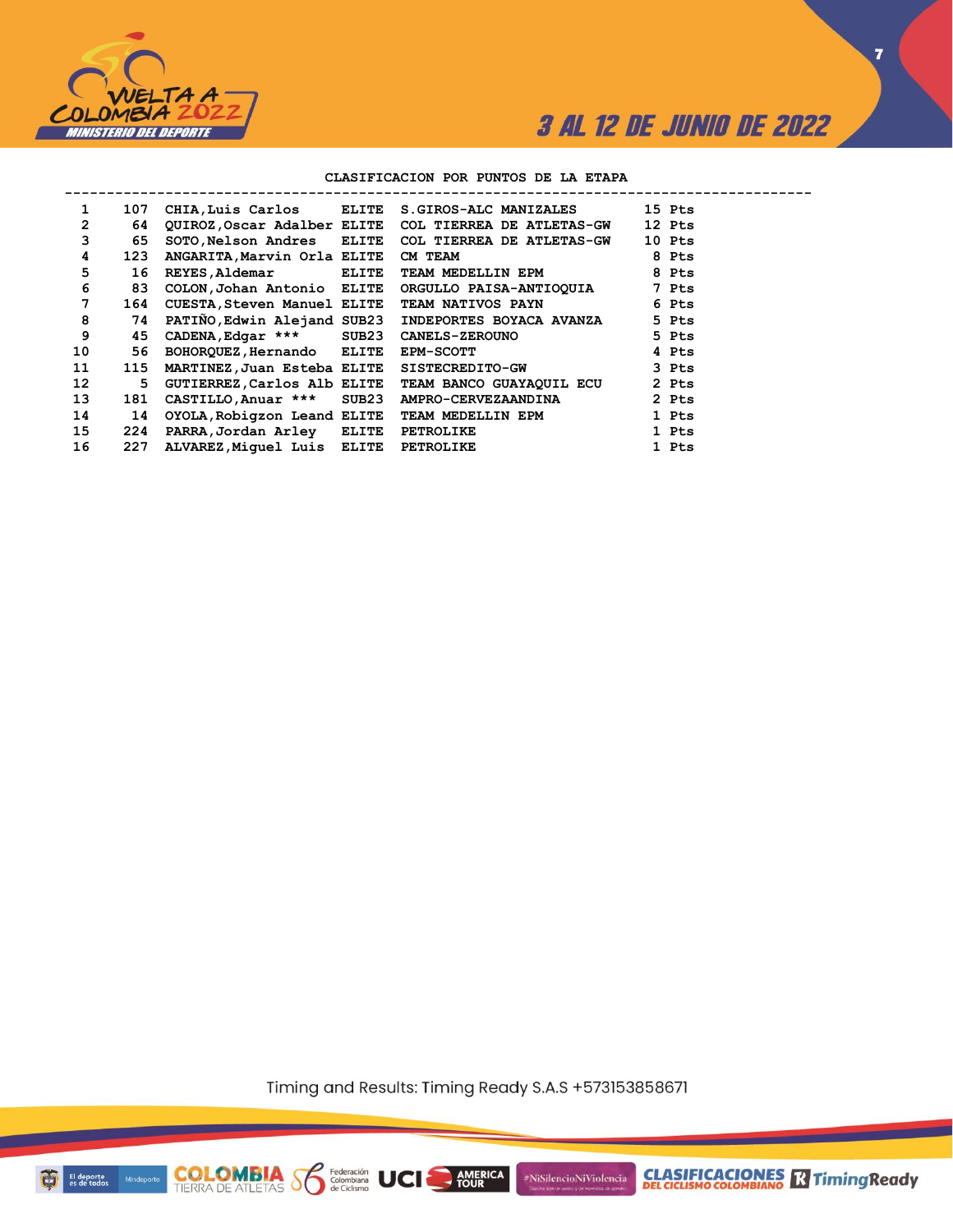

**CLASIFICACIONES** TimingReady

**8**

### **CLASIFICACION GENERAL**

#### **DESPUES DE LA TERCERA ETAPA SINCELEJO-MONTERIA**

| Fecha   |     | : 05/06/22                                               |                   |                           |                  |            |          |
|---------|-----|----------------------------------------------------------|-------------------|---------------------------|------------------|------------|----------|
|         |     | Distancia acumulada : 417 Kms - Promed : 45.21 Kms/hora. |                   |                           |                  |            |          |
| Cls     | Dor | Apellido, Nombre                                         | Categ             | Publicidad                | Tiempos          | Diferencia |          |
|         |     |                                                          |                   |                           |                  |            |          |
| 1.-     | 107 | CHIA, Luis Carlos                                        | <b>ELITE</b>      | S.GIROS-ALC MANIZALES     | $09:13:03-000$   |            |          |
| $2 -$   | 65  | SOTO, Nelson Andres                                      | <b>ELITE</b>      | COL TIERREA DE ATLETAS-GW | $09:13:13-000$ a |            | 10       |
| $3 -$   | 64  | QUIROZ, Oscar Adalberto ELITE                            |                   | COL TIERREA DE ATLETAS-GW | $09:13:19-000$ a |            | 16       |
| $4 -$   | 83  | COLON, Johan Antonio                                     | <b>ELITE</b>      | ORGULLO PAISA-ANTIOQUIA   | $09:13:21-000$ a |            | 18       |
| $5. -$  | 181 | CASTILLO, Anuar ***                                      | SUB <sub>23</sub> | AMPRO-CERVEZAANDINA       | 09:13:21-000 a   |            | 18       |
| $6. -$  | 117 | SAMUDIO, Carlos Ariel                                    | <b>ELITE</b>      | SISTECREDITO-GW           | $09:13:21-000$ a |            | 18       |
| $7 -$   | 224 | PARRA, Jordan Arley                                      | <b>ELITE</b>      | <b>PETROLIKE</b>          | $09:13:22-000$ a |            | 19       |
| $8 -$   | 194 | RUEDA, Nestor Javier                                     | <b>ELITE</b>      | NECTAR IND. CUNDINAMARCA  | $09:13:22-000$ a |            | 19       |
| $9 -$   | 45  | CADENA, Edgar ***                                        | SUB <sub>23</sub> | <b>CANELS-ZEROUNO</b>     | $09:13:22-000$ a |            | 19       |
| $10. -$ | 223 | MUNIZ, Jose R ***                                        | SUB <sub>23</sub> | PETROLIKE                 | $09:13:22-000$ a |            | 19       |
| $11. -$ | 124 | CASTRO, Camilo Andres                                    | <b>ELITE</b>      | CM TEAM                   | $09:13:24-000$ a |            | 21       |
| $12 -$  | 16  | REYES, Aldemar                                           | <b>ELITE</b>      | TEAM MEDELLIN EPM         | $09:13:25-000$ a |            | 22       |
| $13 -$  | 43  | PRADO, Ignacio De Jesus ELITE                            |                   | <b>CANELS-ZEROUNO</b>     | $09:13:25-000$ a |            | 22       |
| $14. -$ | 227 | ALVAREZ, Miguel Luis                                     | <b>ELITE</b>      | <b>PETROLIKE</b>          | 09:13:25-000 a   |            | 22       |
| $15. -$ | 3   | HARO, Steven Wilson                                      | <b>ELITE</b>      | TEAM BANCO GUAYAQUIL ECU  | $09:13:26-000$ a |            | 23       |
| $16. -$ | 14  | OYOLA, Robigzon Leandro ELITE                            |                   | TEAM MEDELLIN EPM         | $09:13:26-000$ a |            | 23       |
| $17. -$ | 243 | HERRERA, Stiven Alexand ELITE                            |                   | FUNDACION TEAM RECAPI     | $09:13:26-000$ a |            | 23       |
| $18. -$ | 56  | BOHORQUEZ, Hernando                                      | <b>ELITE</b>      | <b>EPM-SCOTT</b>          | $09:13:27-000$ a |            | 24       |
| $19. -$ | 112 | BUSTAMANTE, Adrian Cami ELITE                            |                   | SISTECREDITO-GW           | $09:13:27-000$ a |            | 24       |
| $20 -$  | 81  | GIL, Angel Alexander                                     | <b>ELITE</b>      | ORGULLO PAISA-ANTIOQUIA   | $09:13:27-000$ a |            | 24       |
| $21 -$  | 15  | SANCHEZ, Brayan Stiven                                   | <b>ELITE</b>      | TEAM MEDELLIN EPM         | $09:13:27-000$ a |            | 24       |
| $22 -$  | 154 | CANASTUJ, Jose David                                     | <b>ELITE</b>      | ALC LA VEGA-4WD-DELUXE    | $09:13:27-000$ a |            | 24       |
| $23 -$  | 87  | RENDON, Juan Tito ***                                    | SUB <sub>23</sub> | ORGULLO PAISA-ANTIOQUIA   | 09:13:27-000 a   |            | 24       |
| $24. -$ | 61  | PENA, Wilson Estiben                                     | <b>ELITE</b>      | COL TIERREA DE ATLETAS-GW | 09:13:27-000 a   |            | 24       |
| $25. -$ | 52  | CONTRERAS, Rodrigo                                       | <b>ELITE</b>      | <b>EPM-SCOTT</b>          | $09:13:27-000$ a |            | 24       |
| $26. -$ | 86  | OSORIO, Frank Yair                                       | <b>ELITE</b>      | ORGULLO PAISA-ANTIOQUIA   | $09:13:27-000$ a |            | 24       |
| $27 -$  | 34  |                                                          | <b>ELITE</b>      | MOVISTAR-BEST PC          |                  |            | 24       |
| $28. -$ | 5   | GUAMA, Bayron                                            |                   |                           | 09:13:27-000 a   |            | 24       |
|         |     | GUTIERREZ, Carlos Alber ELITE                            |                   | TEAM BANCO GUAYAQUIL ECU  | 09:13:27-000 a   |            |          |
| $29. -$ | 21  | TORRES, Rodolfo Andres                                   | <b>ELITE</b>      | TEAM ILLUMINATE           | $09:13:27-000$ a |            | 24<br>24 |
| $30 -$  | 54  | OCHOA, Diego Antonio                                     | <b>ELITE</b>      | <b>EPM-SCOTT</b>          | $09:13:27-000$ a |            |          |
| 31.-    | 123 | ANGARITA, Marvin Orland ELITE                            |                   | CM TEAM                   | $09:13:27-000$ a |            | 24       |
| $32 -$  | 73  | URIAN, Jose M ***                                        | SUB <sub>23</sub> | INDEPORTES BOYACA AVANZA  | $09:13:27-000$ a |            | 24       |
| $33. -$ | 156 | <b>JULAJUJ, Elex Rony</b>                                | <b>ELITE</b>      | ALC LA VEGA-4WD-DELUXE    | 09:13:27-000 a   |            | 24       |
| $34 -$  | 211 | PAREDES, Cesar Nicolas                                   | <b>ELITE</b>      | FUND-MULTIREPUESTOSB-GOCI | $09:13:27-000$ a |            | 24       |
| $35. -$ | 51  | SUAREZ, Juan Pablo                                       | <b>ELITE</b>      | <b>EPM-SCOTT</b>          | $09:13:27-000$ a |            | 24       |
| $36. -$ | 57  | RODRIGUEZ, John Anderso ELITE                            |                   | <b>EPM-SCOTT</b>          | $09:13:27-000$ a |            | 24       |
| $37 -$  | 113 | GOMEZ, David Santiago                                    | <b>ELITE</b>      | SISTECREDITO-GW           | $09:13:27-000$ a |            | 24       |
| $38 -$  | 7   | TORO, Alexander                                          | <b>ELITE</b>      | TEAM BANCO GUAYAQUIL ECU  | $09:13:27-000$ a |            | 24       |
| 39.-    | 55  | CHAVES, German Enrique                                   | <b>ELITE</b>      | <b>EPM-SCOTT</b>          | $09:13:27-000$ a |            | 24       |
| 40.-    | 233 | ARZUAGA, Julio Jose                                      | SUB <sub>23</sub> | TEAM CARTAGENA-LICICLISMO | $09:13:27-000$ a |            | 24       |
| 41.-    | 121 | MUÑOZ, Edison                                            | <b>ELITE</b>      | CM TEAM                   | $09:13:27-000$ a |            | 24       |
| $42 -$  | 53  | MUÑOZ, Cristian Camilo                                   | <b>ELITE</b>      | <b>EPM-SCOTT</b>          | $09:13:27-000$ a |            | 24       |
| $43 -$  | 162 | BORDA, Brayan Yesid                                      | <b>ELITE</b>      | TEAM NATIVOS PAYN         | $09:13:27-000$ a |            | 24       |
| $44. -$ | 175 | RUBIANO, Juan S ***                                      | SUB <sub>23</sub> | TOLIMA ES PASION-L. HUILA | $09:13:27-000$ a |            | 24       |
| $45. -$ | 92  | CHAPARRO, Yeison Andres ELITE                            |                   | <b>EBSA</b>               | $09:13:27-000$ a |            | 24       |
| $46. -$ | 41  | PARRA, Heiner Rodrigo                                    | <b>ELITE</b>      | CANELS-ZEROUNO            | $09:13:27-000$ a |            | 24       |
| $47. -$ | 192 | GARZON, Marlon David                                     | <b>ELITE</b>      | NECTAR IND. CUNDINAMARCA  | 09:13:27-000 a   |            | 24       |
| $48. -$ | 221 | RUBIANO, Miguel Angel                                    | <b>ELITE</b>      | PETROLIKE                 | 09:13:27-000 a   |            | 24       |
| $49. -$ | 225 | CANO, Diego Fernando                                     | <b>ELITE</b>      | <b>PETROLIKE</b>          | $09:13:27-000$ a |            | 24       |
| $50. -$ | 212 | BAEZ, Esneider Arley                                     | <b>ELITE</b>      | FUND-MULTIREPUESTOSB-GOCI | $09:13:27-000$ a |            | 24       |

Timing and Results: Timing Ready S.A.S +573153858671

AMERICA

#NiSilencioNiViolencia

**COLOMBIA S6** 

Federación<br>Colombiana<br>de Ciclismo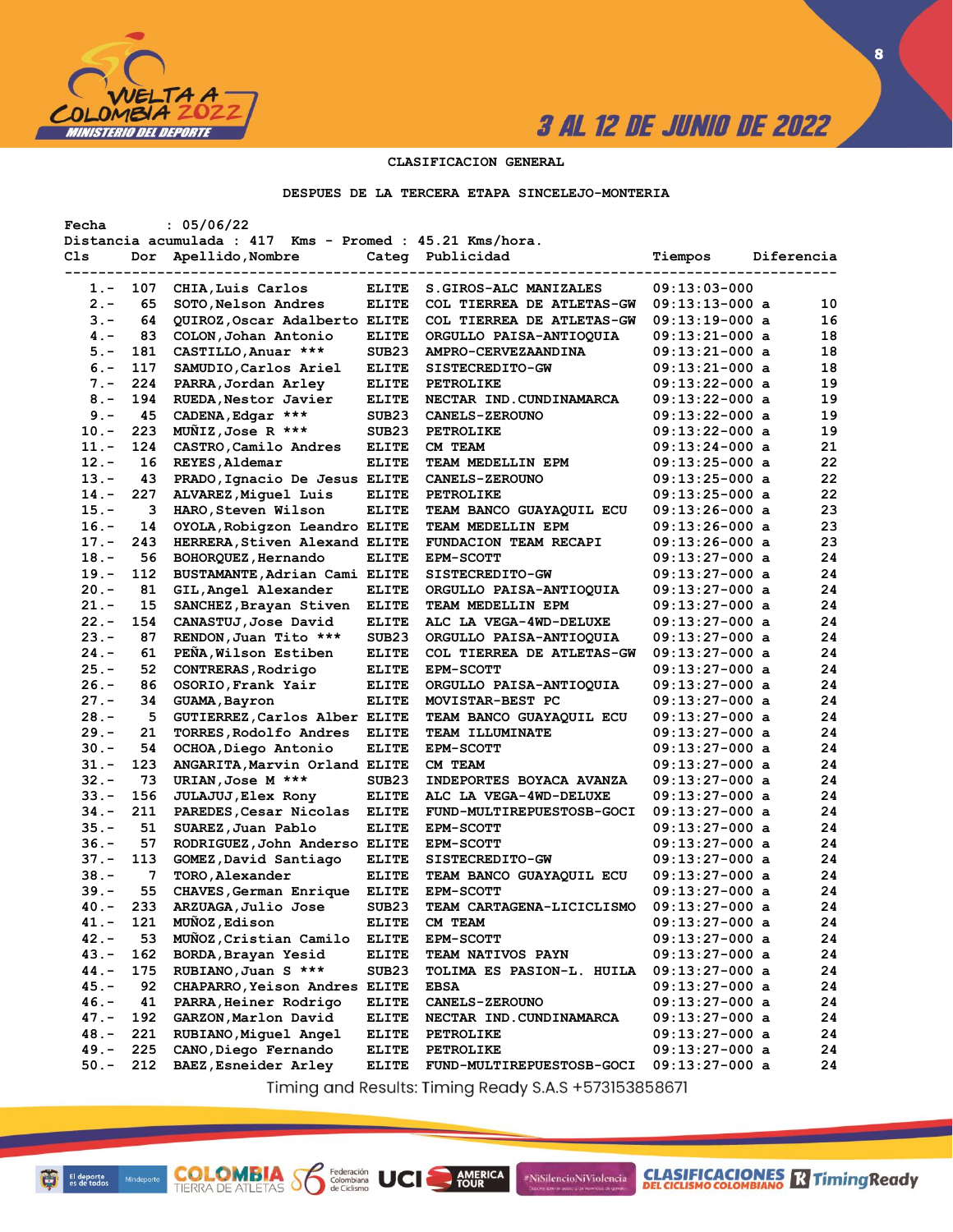

**CLASIFICACIONES** TimingReady

**9**

### **CLASIFICACION GENERAL**

#### **DESPUES DE LA TERCERA ETAPA SINCELEJO-MONTERIA**

| Fecha    |     | : 05/06/22                                               |                   |                            |                  |            |    |
|----------|-----|----------------------------------------------------------|-------------------|----------------------------|------------------|------------|----|
|          |     | Distancia acumulada : 417 Kms - Promed : 45.21 Kms/hora. |                   |                            |                  |            |    |
| Cls      | Dor | Apellido, Nombre                                         | Categ             | Publicidad                 | Tiempos          | Diferencia |    |
|          |     |                                                          |                   |                            |                  |            |    |
| 51.-     | 6   | QUINTEROS, Alexis Benja ELITE                            |                   | TEAM BANCO GUAYAQUIL ECU   | $09:13:27-000$ a |            | 24 |
| $52 -$   | 226 | PEDROZA, Andres Camilo                                   | <b>ELITE</b>      | <b>PETROLIKE</b>           | $09:13:27-000$ a |            | 24 |
| $53. -$  | 74  | PATIÑO, Edwin Alejandro SUB23                            |                   | INDEPORTES BOYACA AVANZA   | $09:13:27-000$ a |            | 24 |
| $54. -$  | 66  | PINEDA, Rafael Stive                                     | <b>ELITE</b>      | COL TIERREA DE ATLETAS-GW  | $09:13:27-000$ a |            | 24 |
| $55. -$  | 161 | BOBADILLA, Duban Camilo ELITE                            |                   | <b>TEAM NATIVOS PAYN</b>   | $09:13:27-000$ a |            | 24 |
| $56. -$  | 115 | MARTINEZ, Juan Esteban                                   | <b>ELITE</b>      | SISTECREDITO-GW            | $09:13:27-000$ a |            | 24 |
| $57. -$  | 183 | CASTILLO, Jhon ***                                       | SUB <sub>23</sub> | <b>AMPRO-CERVEZAANDINA</b> | $09:13:27-000$ a |            | 24 |
| $58. -$  | 84  | OSORIO, Juan Felipe                                      | <b>ELITE</b>      | ORGULLO PAISA-ANTIOQUIA    | $09:13:27-000$ a |            | 24 |
| $59. -$  | 17  | <b>JAMAICA, Javier Ernesto ELITE</b>                     |                   | TEAM MEDELLIN EPM          | $09:13:27-000$ a |            | 24 |
| $60 -$   | 215 | CALLEJAS, Edinson ***                                    | SUB <sub>23</sub> | FUND-MULTIREPUESTOSB-GOCI  | $09:13:27-000$ a |            | 24 |
| $61. -$  | 193 | PEDRAZA, Walter Fernand ELITE                            |                   | NECTAR IND.CUNDINAMARCA    | $09:13:27-000$ a |            | 24 |
| $62 -$   | 1   | HERNANDEZ, Jose Tito                                     | <b>ELITE</b>      | TEAM BANCO GUAYAQUIL ECU   | 09:13:27-000 a   |            | 24 |
| $63 -$   | 153 | MUNOZ, Jonatrhan Stiven ELITE                            |                   | ALC LA VEGA-4WD-DELUXE     | 09:13:27-000 a   |            | 24 |
| $64. -$  | 12  | DUARTE, Fabio Andres                                     | <b>ELITE</b>      | TEAM MEDELLIN EPM          | 09:13:27-000 a   |            | 24 |
| $65. -$  | 62  | ATAPUMA, Jhon Darwin                                     | <b>ELITE</b>      | COL TIERREA DE ATLETAS-GW  | $09:13:27-000$ a |            | 24 |
| $66. -$  | 77  | DIAGAMA, Marlon ***                                      | SUB <sub>23</sub> | INDEPORTES BOYACA AVANZA   | $09:13:27-000$ a |            | 24 |
| $67. -$  | 106 | SUAZA, Bernando Albeiro ELITE                            |                   | S.GIROS-ALC MANIZALES      | 09:13:27-000 a   |            | 24 |
|          |     | SEVILLA, Oscar Miquel                                    |                   |                            |                  |            | 24 |
| $68. -$  | 11  |                                                          | <b>ELITE</b>      | TEAM MEDELLIN EPM          | $09:13:27-000$ a |            |    |
| $69. -$  | 67  | RICO, Cristian David                                     | SUB <sub>23</sub> | COL TIERREA DE ATLETAS-GW  | $09:13:27-000$ a |            | 24 |
| $70. -$  | 152 | LOPEZ, Luis                                              | <b>ELITE</b>      | ALC LA VEGA-4WD-DELUXE     | $09:13:27-000$ a |            | 24 |
| $71. -$  | 2   | CHALAPUD, Robinson Edua ELITE                            |                   | TEAM BANCO GUAYAQUIL ECU   | $09:13:27-000$ a |            | 24 |
| $72. -$  | 101 | CHAPARRO, Didier Alonso ELITE                            |                   | S.GIROS-ALC MANIZALES      | $09:13:27-000$ a |            | 24 |
| $73. -$  | 203 | JARAVA, Fernando ***                                     | SUB <sub>23</sub> | FUERZAS ARMADAS COLOMBIA   | $09:13:27-000$ a |            | 24 |
| $74. -$  | 103 | TABARES, Jordan Felipe                                   | <b>ELITE</b>      | S.GIROS-ALC MANIZALES      | 09:13:27-000 a   |            | 24 |
| $75. -$  | 42  | SANTOS, Efren                                            | <b>ELITE</b>      | <b>CANELS-ZEROUNO</b>      | $09:13:27-000$ a |            | 24 |
| $76. -$  | 191 | SIERRA, Yecid Arturo                                     | <b>ELITE</b>      | NECTAR IND. CUNDINAMARCA   | $09:13:27-000$ a |            | 24 |
| $77. -$  | 213 | DIAZ, Manuel Ignacio                                     | <b>ELITE</b>      | FUND-MULTIREPUESTOSB-GOCI  | 09:13:27-000 a   |            | 24 |
| $78. -$  | 63  | MENDOZA, Omar Alberto                                    | <b>ELITE</b>      | COL TIERREA DE ATLETAS-GW  | 09:13:27-000 a   |            | 24 |
| $79. -$  | 4   | HUERA, Richard Rolando                                   | <b>ELITE</b>      | TEAM BANCO GUAYAQUIL ECU   | $09:13:27-000$ a |            | 24 |
| $80 -$   | 122 | BURGOS, Eli Saul                                         | <b>ELITE</b>      | CM TEAM                    | $09:13:27-000$ a |            | 24 |
| $81. -$  | 214 | PEREZ, Wilmar Jahir                                      | <b>ELITE</b>      | FUND-MULTIREPUESTOSB-GOCI  | $09:13:27-000$ a |            | 24 |
| $82 -$   | 105 | RINCON, Yeison Alejandr ELITE                            |                   | S.GIROS-ALC MANIZALES      | 09:13:27-000 a   |            | 24 |
| $83 -$   | 141 | ROMERO, Carlos Andres                                    | SUB <sub>23</sub> | HERRERA SPORT ROPA DEPORT  | $09:13:27-000$ a |            | 24 |
| $84. -$  | 94  | ACOSTA, Ruben Dario                                      | <b>ELITE</b>      | <b>EBSA</b>                | $09:13:27-000$ a |            | 24 |
| $85. -$  | 252 | MORENO, Javier Esteban                                   | SUB <sub>23</sub> | <b>DEPORMUNDO</b>          | $09:13:27-000$ a |            | 24 |
| $86. -$  | 22  | SARMIENTO, Johnatan Fer ELITE                            |                   | TEAM ILLUMINATE            | $09:13:27-000$ a |            | 24 |
| $87. -$  | 174 | CERQUERA, William Anton ELITE                            |                   | TOLIMA ES PASION-L. HUILA  | $09:13:27-000$ a |            | 24 |
| $88. -$  | 196 | FORERO, Juan Sebastian                                   | <b>ELITE</b>      | NECTAR IND.CUNDINAMARCA    | $09:13:27-000$ a |            | 24 |
| $89. -$  | 33  | PANTOJA, Cesar ***                                       | SUB <sub>23</sub> | MOVISTAR-BEST PC           | $09:13:27-000$ a |            | 24 |
| $90 -$   | 44  | CORTE, Eduardo                                           | <b>ELITE</b>      | <b>CANELS-ZEROUNO</b>      | $09:13:27-000$ a |            | 24 |
| $91 -$   | 176 | ROBLES, Camilo A ***                                     | SUB23             | TOLIMA ES PASION-L. HUILA  | $09:13:27-000$ a |            | 24 |
| $92 -$   | 234 | KELLY, Santiago A ***                                    | SUB <sub>23</sub> | TEAM CARTAGENA-LICICLISMO  | 09:13:27-000 a   |            | 24 |
| $93 -$   | 114 | GUERRERO, Juan Diego                                     | <b>ELITE</b>      | SISTECREDITO-GW            | 09:13:27-000 a   |            | 24 |
| 94.-     | 72  | FERNANDEZ, Oscar Hernan SUB23                            |                   | INDEPORTES BOYACA AVANZA   | 09:13:27-000 a   |            | 24 |
| $95. -$  | 236 | GUAVITA, Cesar D ***                                     | SUB <sub>23</sub> | TEAM CARTAGENA-LICICLISMO  | 09:13:27-000 a   |            | 24 |
| $96. -$  | 31  | URBANO, Jerson Ruben                                     |                   | MOVISTAR-BEST PC           |                  |            |    |
| $97. -$  | 71  |                                                          | <b>ELITE</b>      |                            | $09:13:27-000$ a |            | 24 |
|          |     | VARGAS, Adrian Enrique                                   | <b>ELITE</b>      | INDEPORTES BOYACA AVANZA   | $09:13:27-000$ a |            | 24 |
| $98. -$  | 134 | MARTINEZ, Ivan Estiven                                   | SUB <sub>23</sub> | CONSTRU ZEA-EL FARO ELECT  | $09:13:27-000$ a |            | 24 |
| $99. -$  | 195 | <b>HERNANDEZ, Rafael</b>                                 | <b>ELITE</b>      | NECTAR IND.CUNDINAMARCA    | 09:13:27-000 a   |            | 24 |
| $100. -$ | 116 | CARDONA, Julian                                          | <b>ELITE</b>      | SISTECREDITO-GW            | 09:13:27-000 a   |            | 24 |

Timing and Results: Timing Ready S.A.S +573153858671

AMERICA

#NiSilencioNiViolencia

**COLOMBIA SP** 

Federación<br>Colombiana<br>de Ciclismo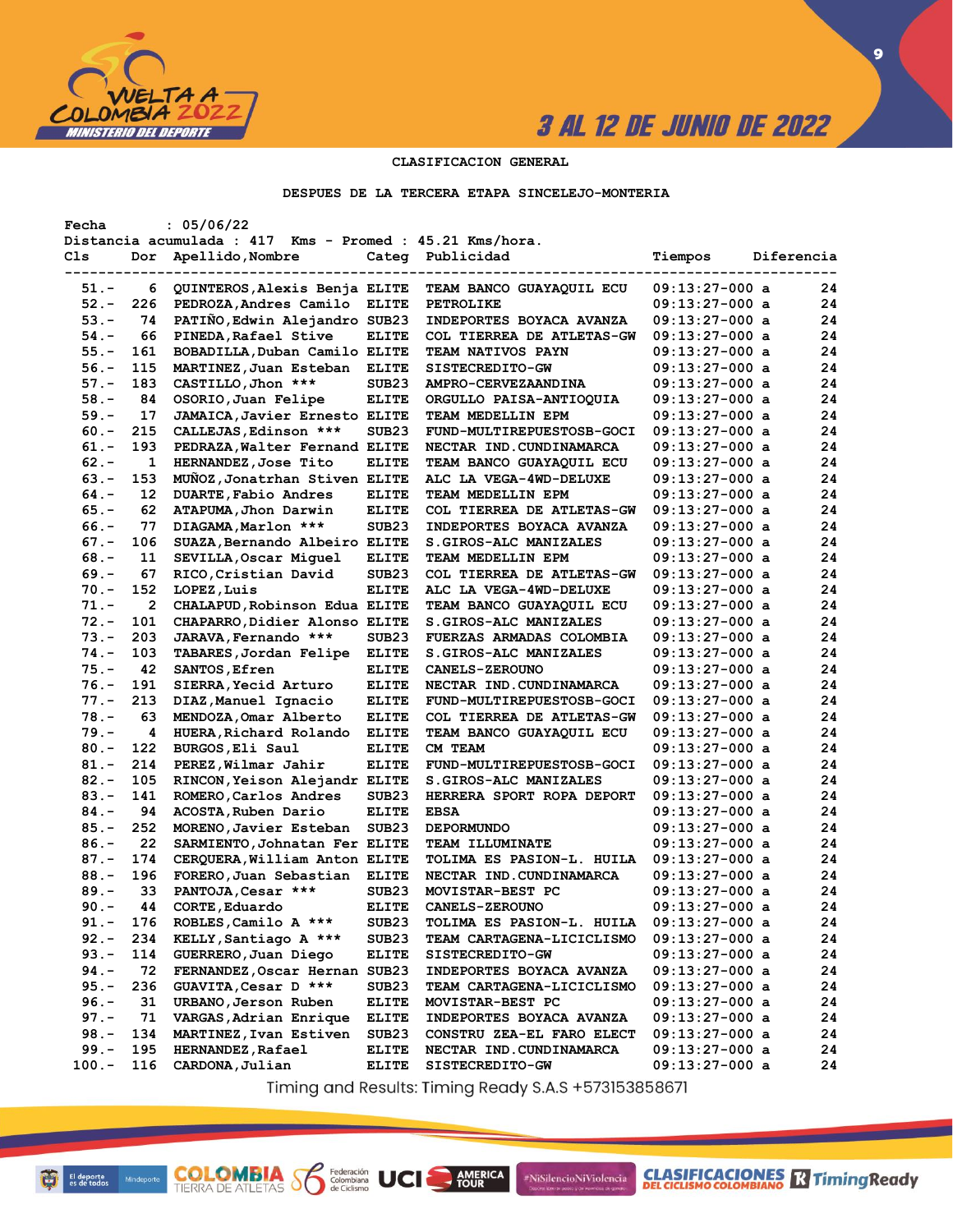

### **CLASIFICACION GENERAL**

#### **DESPUES DE LA TERCERA ETAPA SINCELEJO-MONTERIA**

| Fecha               |     | : 05/06/22                                               |                   |                                  |                                      |            |      |
|---------------------|-----|----------------------------------------------------------|-------------------|----------------------------------|--------------------------------------|------------|------|
|                     |     | Distancia acumulada : 417 Kms - Promed : 45.21 Kms/hora. |                   |                                  |                                      |            |      |
| Cls                 | Dor | Apellido, Nombre                                         | Categ             | Publicidad                       | Tiempos                              | Diferencia |      |
|                     |     |                                                          |                   |                                  |                                      |            |      |
| 101.-               | 151 | RODRIGUEZ, Juan ***                                      | SUB <sub>23</sub> | ALC LA VEGA-4WD-DELUXE           | $09:13:27-000$ a                     |            | 24   |
| $102 -$             | 97  | PIRA, Omar ***                                           | SUB <sub>23</sub> | <b>EBSA</b>                      | $09:13:27-000$ a                     |            | 24   |
| $103 -$             | 222 | GRANADOS, David S ***                                    | SUB <sub>23</sub> | <b>PETROLIKE</b>                 | $09:13:27-000$ a                     |            | 24   |
| $104. -$            | 104 | MARTINEZ, Luis Miguel                                    | <b>ELITE</b>      | S.GIROS-ALC MANIZALES            | $09:13:27-000$ a                     |            | 24   |
| $105.-$             | 204 | QUINTERO, Brayan ***                                     | SUB <sub>23</sub> | <b>FUERZAS ARMADAS COLOMBIA</b>  | $09:13:27-000$ a                     |            | 24   |
| $106. -$            | 206 | MACA, Leison Damian                                      | <b>ELITE</b>      | <b>FUERZAS ARMADAS COLOMBIA</b>  | $09:13:27-000$ a                     |            | 24   |
| $107.-$             | 102 | MORENO, Salvador                                         | <b>ELITE</b>      | <b>S.GIROS-ALC MANIZALES</b>     | $09:13:27-000$ a                     |            | 24   |
| $108. -$            | 23  | CASTIBLANCO, Jorge Cami ELITE                            |                   | <b>TEAM ILLUMINATE</b>           | $09:13:27-000$ a                     |            | 24   |
| $109. -$            | 75  | SOSSA, Juan P ***                                        | SUB <sub>23</sub> | <b>INDEPORTES BOYACA AVANZA</b>  | $09:13:27-000$ a                     |            | 24   |
| $110 -$             | 136 | CRUZ, Juan Carlos                                        | <b>ELITE</b>      | CONSTRU ZEA-EL FARO ELECT        | $09:13:27-000$ a                     |            | 24   |
| $111. -$            | 142 | MALDONADO, Jonnathan ** SUB23                            |                   | HERRERA SPORT ROPA DEPORT        | $09:13:27-000$ a                     |            | 24   |
| $112. -$            | 91  | ORTEGA, Robinson Armand ELITE                            |                   | <b>EBSA</b>                      | $09:13:27-000$ a                     |            | 24   |
| $113 -$             | 205 | MOYA, Maycol Stiven                                      | <b>ELITE</b>      | FUERZAS ARMADAS COLOMBIA         | $09:13:27-000$ a                     |            | 24   |
| $114. -$            | 126 | OSORIO, Edison Estefan                                   | <b>ELITE</b>      | CM TEAM                          | $09:13:27-000$ a                     |            | 24   |
| $115. -$            | 165 | SANCHEZ, Yerzon Eduardo ELITE                            |                   | <b>TEAM NATIVOS PAYN</b>         | $09:13:27-000$ a                     |            | 24   |
| $116. -$            | 24  | <b>SCHAUB, Sebastian</b>                                 | <b>ELITE</b>      | <b>TEAM ILLUMINATE</b>           | $09:14:20-000$ a                     |            | 1:17 |
| $117. -$            | 36  | CAICEDO, Pablo                                           | <b>ELITE</b>      | MOVISTAR-BEST PC                 | $09:14:20-000$ a                     |            | 1:17 |
| $118. -$            | 95  | EUGENIO, Yonathan Migue ELITE                            |                   | <b>EBSA</b>                      | $09:14:27-000$ a                     |            | 1:24 |
| $119. -$            | 255 | JOSA, Carlos E ***                                       | <b>ELITE</b>      | <b>DEPORMUNDO</b>                | $09:14:28-000$ a                     |            | 1:25 |
| $120 -$             | 232 | POSSO, Eduardo J ***                                     | SUB <sub>23</sub> | TEAM CARTAGENA-LICICLISMO        | $09:14:28-000$ a                     |            | 1:25 |
| $121. -$            | 237 | QUICENO, Luis Hernan                                     | <b>ELITE</b>      | <b>TEAM CARTAGENA-LICICLISMO</b> | $09:14:29-000$ a                     |            | 1:26 |
| $122 -$             | 96  | PARRA, Carlos Andres                                     | <b>ELITE</b>      | <b>EBSA</b>                      | 09:14:32-000 a                       |            | 1:29 |
| $123 -$             | 197 | MORENO, Juan J ***                                       | SUB <sub>23</sub> | NECTAR IND. CUNDINAMARCA         | $09:14:38-000$ a                     |            | 1:35 |
| $124. -$            | 253 | GARCIA, Edgar ***                                        | SUB <sub>23</sub> | <b>DEPORMUNDO</b>                | $09:14:50-000$ a                     |            | 1:47 |
| $125. -$            | 202 | MARTINEZ, Rafael ***                                     | SUB <sub>23</sub> | <b>FUERZAS ARMADAS COLOMBIA</b>  | $09:14:59-000$ a                     |            | 1:56 |
| $126. -$            | 32  | MONTENEGRO, Santiago                                     | <b>ELITE</b>      | MOVISTAR-BEST PC                 | $09:15:05-000$ a                     |            | 2:02 |
| $127. -$            | 184 | GAYON, Daniel F ***                                      | SUB23             | AMPRO-CERVEZAANDINA              | $09:15:08-000$ a                     |            | 2:05 |
| $128 -$             | 111 | AGUIRRE, Hernan Ricardo ELITE                            |                   | <b>SISTECREDITO-GW</b>           | $09:15:10-000$ a                     |            | 2:07 |
| $129. -$            | 171 | QUINTERO, Edisson ***                                    | SUB <sub>23</sub> | TOLIMA ES PASION-L. HUILA        | $09:15:10-000$ a                     |            | 2:07 |
| $130 -$             | 35  | NOVOA, Sebastian                                         | <b>ELITE</b>      | MOVISTAR-BEST PC                 | $09:15:21-000$ a                     |            | 2:18 |
| 131.-               | 137 | RODRIGUEZ, Brandon ***                                   | SUB <sub>23</sub> | CONSTRU ZEA-EL FARO ELECT        | $09:15:26-000$ a                     |            | 2:23 |
| $132 -$             | 25  | KIANI, Aria                                              | <b>ELITE</b>      | <b>TEAM ILLUMINATE</b>           | $09:15:33-000$ a                     |            | 2:30 |
| $133 -$             | 76  | UMBA, Juan Alejandro                                     | SUB <sub>23</sub> | <b>INDEPORTES BOYACA AVANZA</b>  | $09:15:38-000$ a                     |            | 2:35 |
| $134. -$            | 182 | ORTIZ, Emmanuel                                          | SUB23             | <b>AMPRO-CERVEZAANDINA</b>       | $09:15:50-000$ a                     |            | 2:47 |
| 135.-               | 82  | CASTANO, Sebastian Alex ELITE                            |                   | ORGULLO PAISA-ANTIOQUIA          | $09:15:53-000$ a                     |            | 2:50 |
| $136. -$            | 145 | VALBUENA, Mario ***                                      | SUB <sub>23</sub> | HERRERA SPORT ROPA DEPORT        |                                      |            | 2:55 |
|                     | 173 |                                                          |                   | TOLIMA ES PASION-L. HUILA        | $09:15:58-000$ a<br>$09:16:18-000$ a |            | 3:15 |
| $137. -$<br>$138 -$ |     | QUETAMA, Yeison Ubarley ELITE                            |                   |                                  |                                      |            | 3:32 |
|                     | 167 | FORERO, Juan David                                       | SUB <sub>23</sub> | <b>TEAM NATIVOS PAYN</b>         | $09:16:35-000$ a                     |            |      |
| $139. -$            | 166 | ALONSO, John ***                                         | SUB <sub>23</sub> | <b>TEAM NATIVOS PAYN</b>         | $09:16:35-000$ a                     |            | 3:32 |
| $140 -$             | 85  | SUESCA, Marco Tulio                                      | <b>ELITE</b>      | ORGULLO PAISA-ANTIOQUIA          | $09:16:35-000$ a                     |            | 3:32 |
| 141.-               | 246 | GOMEZ, Hernan Dario                                      | <b>ELITE</b>      | FUNDACION TEAM RECAPI            | $09:16:45-000$ a                     |            | 3:42 |
| $142. -$            | 146 | TORRES, Camilo ***                                       | SUB23             | HERRERA SPORT ROPA DEPORT        | $09:17:03-000$ a                     |            | 4:00 |
| $143. -$            | 132 | VARGAS, Jhon Jairo                                       | <b>ELITE</b>      | <b>CONSTRU ZEA-EL FARO ELECT</b> | $09:17:03-000$ a                     |            | 4:00 |
| $144. -$            | 13  | OCAMPO, Victor Alejandr ELITE                            |                   | TEAM MEDELLIN EPM                | $09:17:03-000$ a                     |            | 4:00 |
| $145. -$            | 125 | VILLADA, Alejandro                                       | <b>ELITE</b>      | CM TEAM                          | $09:17:06-000$ a                     |            | 4:03 |
| $146. -$            | 143 | DIAZ, Christopher ***                                    | SUB <sub>23</sub> | HERRERA SPORT ROPA DEPORT        | $09:17:35-000$ a                     |            | 4:32 |
| $147. -$            | 163 | APARICIO, Jair Antonio                                   | <b>ELITE</b>      | <b>TEAM NATIVOS PAYN</b>         | $09:18:08-000$ a                     |            | 5:05 |
| $148. -$            | 135 | CIFUENTES, Fabian Stive ELITE                            |                   | CONSTRU ZEA-EL FARO ELECT        | $09:18:08-000$ a                     |            | 5:05 |
| $149. -$            | 231 | RAMIREZ, Santiago                                        | <b>ELITE</b>      | TEAM CARTAGENA-LICICLISMO        | $09:18:13-000$ a                     |            | 5:10 |
| $150. -$            | 144 | SIERRA, Brian Santiago                                   | <b>ELITE</b>      | HERRERA SPORT ROPA DEPORT        | $09:18:20-000$ a                     |            | 5:17 |
|                     |     |                                                          |                   |                                  |                                      |            |      |

Timing and Results: Timing Ready S.A.S +573153858671

AMERICA

UCI

#NiSilencioNiViolencia

**COLOMBIA**<br>TIERRA DE ATLETAS **S** Rederación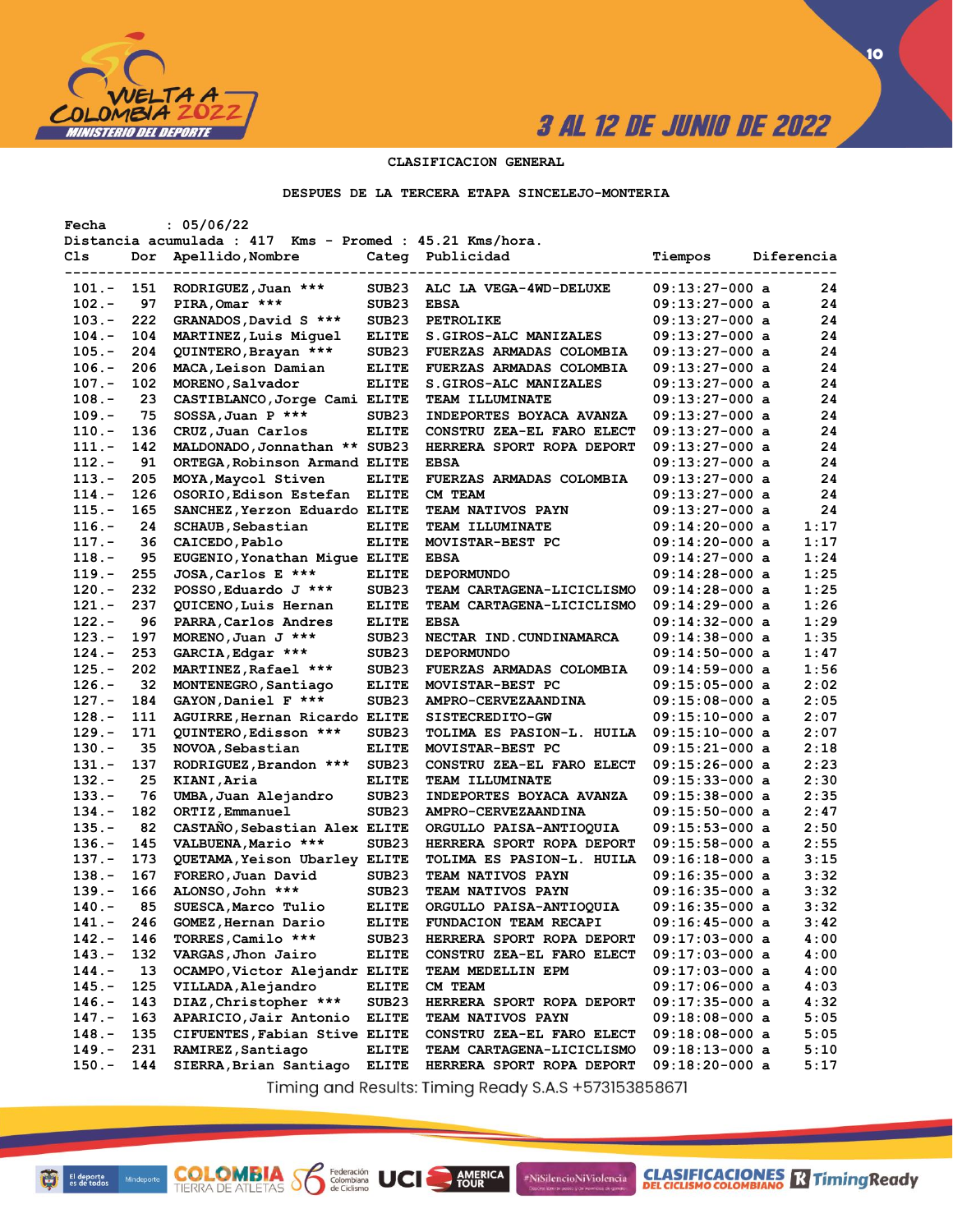

**11**

### **CLASIFICACION GENERAL**

#### **DESPUES DE LA TERCERA ETAPA SINCELEJO-MONTERIA**

| : 05/06/22<br>Fecha |                                                          |                               |                   |                              |                             |  |            |  |  |  |  |  |
|---------------------|----------------------------------------------------------|-------------------------------|-------------------|------------------------------|-----------------------------|--|------------|--|--|--|--|--|
|                     | Distancia acumulada : 417 Kms - Promed : 45.21 Kms/hora. |                               |                   |                              |                             |  |            |  |  |  |  |  |
| Cls                 |                                                          | Dor Apellido, Nombre          |                   | Categ Publicidad             | Tiempos                     |  | Diferencia |  |  |  |  |  |
|                     |                                                          |                               | -------------     |                              | --------------------------- |  |            |  |  |  |  |  |
| $151 -$             | 127                                                      | GOMEZ, Manuel ***             | SUB23             | CM TEAM                      | $09:18:39-000$ a            |  | 5:36       |  |  |  |  |  |
| $152 -$             | 47                                                       | TORRES, Cristopher ***        | SUB <sub>23</sub> | <b>CANELS-ZEROUNO</b>        | $09:19:10-000$ a            |  | 6:07       |  |  |  |  |  |
| $153 -$             | 172                                                      | RODRIGUEZ, Juan Pablo         | <b>ELITE</b>      | TOLIMA ES PASION-L. HUILA    | $09:19:14-000$ a            |  | 6:11       |  |  |  |  |  |
| $154. -$            | 217                                                      | GOMEZ, Jeferson ***           | SUB23             | FUND-MULTIREPUESTOSB-GOCI    | $09:19:40-000$ a            |  | 6:37       |  |  |  |  |  |
| $155. -$            | 155                                                      | BUSTOS, Cristian Yesid        | SUB23             | ALC LA VEGA-4WD-DELUXE       | $09:20:15-000$ a            |  | 7:12       |  |  |  |  |  |
| $156. -$            | 201                                                      | MORENO, Wilfredo***           | SUB23             | FUERZAS ARMADAS COLOMBIA     | $09:20:53-000$ a            |  | 7:50       |  |  |  |  |  |
| $157. -$            | 216                                                      | BLANCO, Lukas ***             | SUB <sub>23</sub> | FUND-MULTIREPUESTOSB-GOCI    | $09:22:39-000$ a            |  | 9:36       |  |  |  |  |  |
| $158 -$             | 245                                                      | LESMES, Jhoan Sebastian SUB23 |                   | FUNDACION TEAM RECAPI        | $09:23:20-000$ a            |  | 10:17      |  |  |  |  |  |
| $159. -$            | 242                                                      | RIVERA, Hector Sebastia ELITE |                   | <b>FUNDACION TEAM RECAPI</b> | $09:24:50-000$ a            |  | 11:47      |  |  |  |  |  |
| $160 -$             | 251                                                      | ARISMENDY, Brayan ***         | SUB23             | <b>DEPORMUNDO</b>            | $09:24:55-000$ a            |  | 11:52      |  |  |  |  |  |
| $161. -$            | 26                                                       | KELLER, John                  | <b>ELITE</b>      | <b>TEAM ILLUMINATE</b>       | $09:25:10-000$ a            |  | 12:07      |  |  |  |  |  |
| $162 -$             | 235                                                      | DEL RISCO, Dario Jose         | <b>ELITE</b>      | TEAM CARTAGENA-LICICLISMO    | $09:25:26-000$ a            |  | 12:23      |  |  |  |  |  |
| $163 -$             | 164                                                      | <b>CUESTA, Steven Manuel</b>  | <b>ELITE</b>      | TEAM NATIVOS PAYN            | $09:25:48-000$ a            |  | 12:45      |  |  |  |  |  |
| $164. -$            | 133                                                      | RODRIGUEZ, Wilmer Dario       | <b>ELITE</b>      | CONSTRU ZEA-EL FARO ELECT    | $09:26:04-000$ a            |  | 13:01      |  |  |  |  |  |
| $165. -$            | 185                                                      | GONZALEZ, Jersson ***         | SUB <sub>23</sub> | AMPRO-CERVEZAANDINA          | $09:26:04-000$ a            |  | 13:01      |  |  |  |  |  |
| $166. -$            | 186                                                      | MORENO, Juan F $***$          | SUB23             | AMPRO-CERVEZAANDINA          | $09:26:12-000$ a            |  | 13:09      |  |  |  |  |  |
| $167. -$            | 131                                                      | MUNOZ, Jean Carlos            | <b>ELITE</b>      | CONSTRU ZEA-EL FARO ELECT    | $09:33:23-000$ a            |  | 20:20      |  |  |  |  |  |
| $168. -$            | 254                                                      | PIÑEROS, Cristian ***         | SUB <sub>23</sub> | <b>DEPORMUNDO</b>            | $09:34:50-000$ a            |  | 21:47      |  |  |  |  |  |
| $169. -$            | 147                                                      | SISIMITH, Eli ***             | SUB <sub>23</sub> | HERRERA SPORT ROPA DEPORT    | $09:35:13-000$ a            |  | 22:10      |  |  |  |  |  |
| $170 - 244$         |                                                          | PINILLA, Juan ***             | SUB23             | FUNDACION TEAM RECAPI        | $09:44:56-000$ a            |  | 31:53      |  |  |  |  |  |

Timing and Results: Timing Ready S.A.S +573153858671

**AMERICA** 

#NiSilencioNiViolencia



**COLOMBIA S6** 

Federación<br>Colombiana<br>de Ciclismo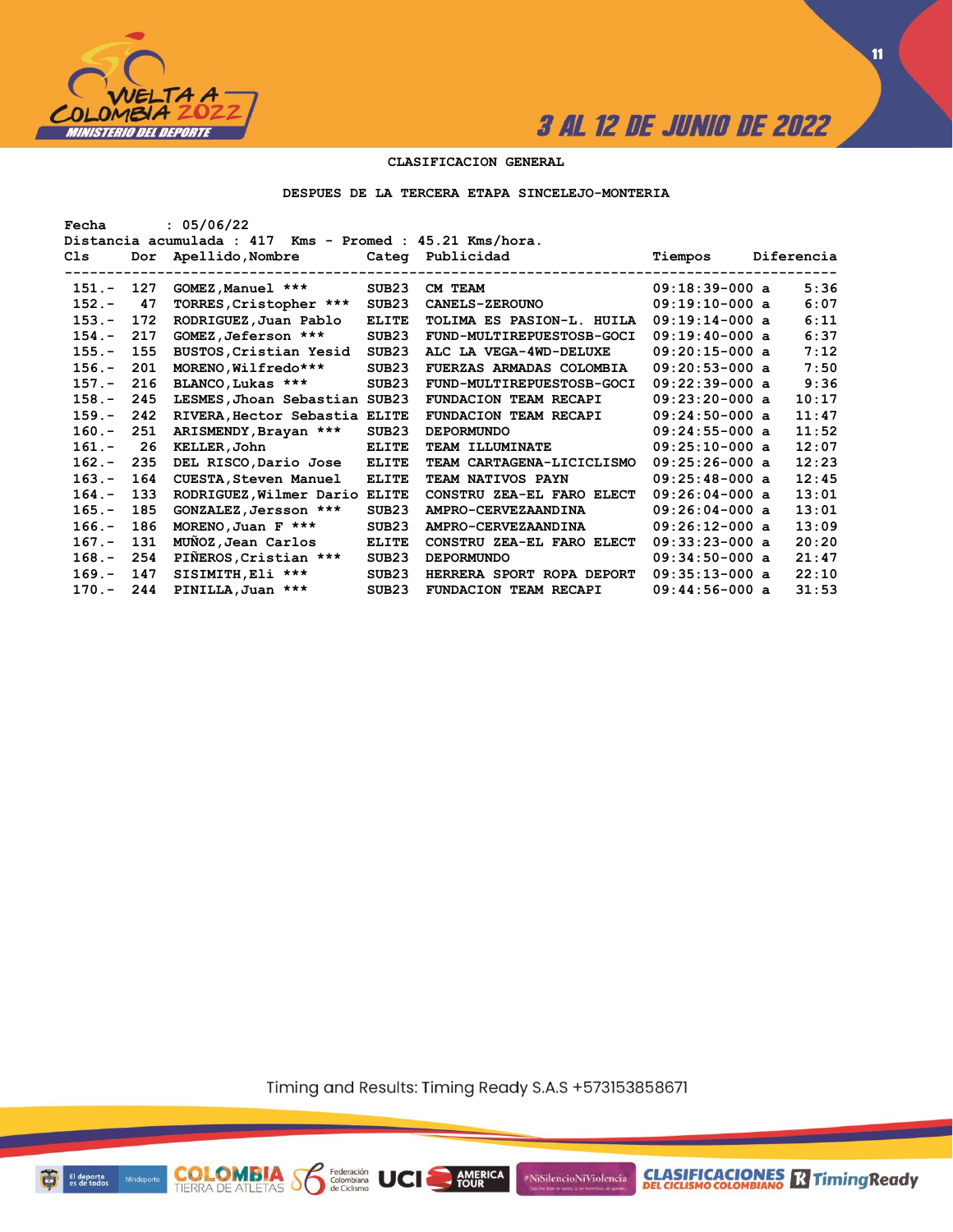

 $12$ 

### CLASIFICACION GENERAL SUB23

| Cls     |     | Dor Apellido, Nombre          |                   | Categ Publicidad          | Tiempos          | Diferencia |
|---------|-----|-------------------------------|-------------------|---------------------------|------------------|------------|
| $1. -$  | 181 | CASTILLO, Anuar ***           | SUB23             | AMPRO-CERVEZAANDINA       | $09:13:21-000$   |            |
| $2 -$   | 45  | CADENA, Edgar ***             | SUB23             | <b>CANELS-ZEROUNO</b>     | $09:13:22-000$ a | 1          |
| $3 -$   | 223 | MUNIZ, Jose R ***             | SUB <sub>23</sub> | <b>PETROLIKE</b>          | $09:13:22-000$ a | 1          |
| $4 -$   | 87  | RENDON, Juan Tito ***         | SUB23             | ORGULLO PAISA-ANTIOQUIA   | $09:13:27-000$ a | 6          |
| $5. -$  | 73  | URIAN, Jose M ***             | SUB23             | INDEPORTES BOYACA AVANZA  | 09:13:27-000 a   | 6          |
| $6 -$   | 233 | ARZUAGA, Julio Jose           | SUB23             | TEAM CARTAGENA-LICICLISMO | 09:13:27-000 a   | 6          |
| $7 -$   | 175 | RUBIANO, Juan S ***           | SUB23             | TOLIMA ES PASION-L. HUILA | 09:13:27-000 a   | 6          |
| $8 -$   | 74  | PATIÑO, Edwin Alejandro       | SUB <sub>23</sub> | INDEPORTES BOYACA AVANZA  | 09:13:27-000 a   | 6          |
| $9 -$   | 183 | CASTILLO, Jhon ***            | SUB23             | AMPRO-CERVEZAANDINA       | 09:13:27-000 a   | 6          |
| $10.-$  | 215 | CALLEJAS, Edinson ***         | SUB23             | FUND-MULTIREPUESTOSB-GOCI | 09:13:27-000 a   | 6          |
| 11.-    | 77  | DIAGAMA, Marlon ***           | SUB23             | INDEPORTES BOYACA AVANZA  | 09:13:27-000 a   | 6          |
| $12. -$ | 67  | RICO, Cristian David          | SUB23             | COL TIERREA DE ATLETAS-GW | 09:13:27-000 a   | 6          |
| 13.-    | 203 | JARAVA, Fernando ***          | SUB23             | FUERZAS ARMADAS COLOMBIA  | 09:13:27-000 a   | 6          |
| $14. -$ | 141 | ROMERO, Carlos Andres         | SUB23             | HERRERA SPORT ROPA DEPORT | 09:13:27-000 a   | 6          |
| 15.-    | 252 | MORENO, Javier Esteban        | SUB23             | <b>DEPORMUNDO</b>         | 09:13:27-000 a   | 6          |
| 16.-    | 33  | PANTOJA, Cesar ***            | SUB23             | MOVISTAR-BEST PC          | $09:13:27-000$ a | 6          |
| 17.-    | 176 | ROBLES, Camilo A ***          | SUB23             | TOLIMA ES PASION-L. HUILA | 09:13:27-000 a   | 6          |
| 18.-    | 234 | KELLY, Santiago A ***         | SUB23             | TEAM CARTAGENA-LICICLISMO | $09:13:27-000$ a | 6          |
| 19.-    | 72  | FERNANDEZ, Oscar Hernan SUB23 |                   | INDEPORTES BOYACA AVANZA  | $09:13:27-000$ a | 6          |
| 20.-    | 236 | GUAVITA, Cesar D ***          | SUB <sub>23</sub> | TEAM CARTAGENA-LICICLISMO | 09:13:27-000 a   | 6          |
| 21.-    | 134 | MARTINEZ, Ivan Estiven        | SUB <sub>23</sub> | CONSTRU ZEA-EL FARO ELECT | 09:13:27-000 a   | 6          |
| $22 -$  | 151 | RODRIGUEZ, Juan ***           | SUB23             | ALC LA VEGA-4WD-DELUXE    | 09:13:27-000 a   | 6          |
| 23.-    | 97  | PIRA, Omar ***                | SUB23             | <b>EBSA</b>               | 09:13:27-000 a   | 6          |
| $24. -$ | 222 | GRANADOS, David S ***         | SUB <sub>23</sub> | <b>PETROLIKE</b>          | 09:13:27-000 a   | 6          |
| 25.-    | 204 | QUINTERO, Brayan ***          | SUB23             | FUERZAS ARMADAS COLOMBIA  | 09:13:27-000 a   | 6          |
| 26.-    | 75  | $SOSSA$ , Juan P ***          | SUB23             | INDEPORTES BOYACA AVANZA  | 09:13:27-000 a   | 6          |
| 27.-    | 142 | MALDONADO, Jonnathan **       | SUB <sub>23</sub> | HERRERA SPORT ROPA DEPORT | 09:13:27-000 a   | 6          |
| $28. -$ | 232 | POSSO, Eduardo J ***          | SUB23             | TEAM CARTAGENA-LICICLISMO | 09:14:28-000 a   | 1:07       |
| $29. -$ | 197 | MORENO, Juan $J$ ***          | SUB23             | NECTAR IND. CUNDINAMARCA  | 09:14:38-000 a   | 1:17       |
| $30 -$  | 253 | GARCIA, Edgar ***             | SUB23             | <b>DEPORMUNDO</b>         | 09:14:50-000 a   | 1:29       |
| 31.-    | 202 | MARTINEZ, Rafael ***          | SUB23             | FUERZAS ARMADAS COLOMBIA  | $09:14:59-000$ a | 1:38       |
| $32 -$  | 184 | GAYON, Daniel F ***           | SUB23             | AMPRO-CERVEZAANDINA       | 09:15:08-000 a   | 1:47       |
| $33 -$  | 171 | QUINTERO, Edisson ***         | SUB23             | TOLIMA ES PASION-L. HUILA | 09:15:10-000 a   | 1:49       |
| $34. -$ | 137 | RODRIGUEZ, Brandon ***        | SUB23             | CONSTRU ZEA-EL FARO ELECT | 09:15:26-000 a   | 2:05       |
| $35. -$ | 76  | UMBA, Juan Alejandro          | SUB23             | INDEPORTES BOYACA AVANZA  | 09:15:38-000 a   | 2:17       |
| 36.-    | 182 | ORTIZ, Emmanuel               | SUB23             | AMPRO-CERVEZAANDINA       | $09:15:50-000$ a | 2:29       |
| 37.-    | 145 | VALBUENA, Mario ***           | SUB23             | HERRERA SPORT ROPA DEPORT | 09:15:58-000 a   | 2:37       |
| $38. -$ | 167 | FORERO, Juan David            | SUB23             | TEAM NATIVOS PAYN         | 09:16:35-000 a   | 3:14       |
| $39. -$ | 166 | ALONSO, John ***              | SUB23             | TEAM NATIVOS PAYN         | $09:16:35-000$ a | 3:14       |
| $40 -$  | 146 | TORRES, Camilo ***            | SUB23             | HERRERA SPORT ROPA DEPORT | $09:17:03-000$ a | 3:42       |
| 41.-    | 143 | DIAZ, Christopher ***         | SUB23             | HERRERA SPORT ROPA DEPORT | 09:17:35-000 a   | 4:14       |
| $42 -$  | 127 | GOMEZ, Manuel ***             | SUB23             | CM TEAM                   | $09:18:39-000$ a | 5:18       |
| 43.-    | 47  | TORRES, Cristopher ***        | SUB23             | <b>CANELS-ZEROUNO</b>     | $09:19:10-000$ a | 5:49       |
| $44. -$ | 217 | GOMEZ, Jeferson ***           | SUB23             | FUND-MULTIREPUESTOSB-GOCI | 09:19:40-000 a   | 6:19       |
| $45. -$ | 155 | BUSTOS, Cristian Yesid        | SUB23             | ALC LA VEGA-4WD-DELUXE    | $09:20:15-000$ a | 6:54       |
| 46.-    | 201 | MORENO, Wilfredo***           | SUB23             | FUERZAS ARMADAS COLOMBIA  | $09:20:53-000$ a | 7:32       |
| 47.-    | 216 | BLANCO, Lukas ***             | SUB23             | FUND-MULTIREPUESTOSB-GOCI | 09:22:39-000 a   | 9:18       |
| $48. -$ | 245 | LESMES, Jhoan Sebastian SUB23 |                   | FUNDACION TEAM RECAPI     | 09:23:20-000 a   | 9:59       |
| $49. -$ | 251 | ARISMENDY, Brayan ***         | SUB23             | <b>DEPORMUNDO</b>         | $09:24:55-000$ a | 11:34      |
| $50. -$ | 185 | GONZALEZ, Jersson ***         | SUB23             | AMPRO-CERVEZAANDINA       | $09:26:04-000$ a | 12:43      |
| $51. -$ | 186 | MORENO, Juan $F$ ***          | SUB23             | AMPRO-CERVEZAANDINA       | 09:26:12-000 a   | 12:51      |
| $52 -$  | 254 | PIÑEROS, Cristian ***         | SUB23             | <b>DEPORMUNDO</b>         | $09:34:50-000$ a | 21:29      |
| $53. -$ | 147 | SISIMITH, Eli ***             | SUB23             | HERRERA SPORT ROPA DEPORT | $09:35:13-000$ a | 21:52      |
| 54.-    | 244 | PINILLA, Juan ***             | SUB23             | FUNDACION TEAM RECAPI     | 09:44:56-000 a   | 31:35      |

Timing and Results: Timing Ready S.A.S +573153858671

AMERICA

#NiSilencioNiViolencia

**COLOMBIA SP** 

Federación<br>Colombiana<br>de Ciclismo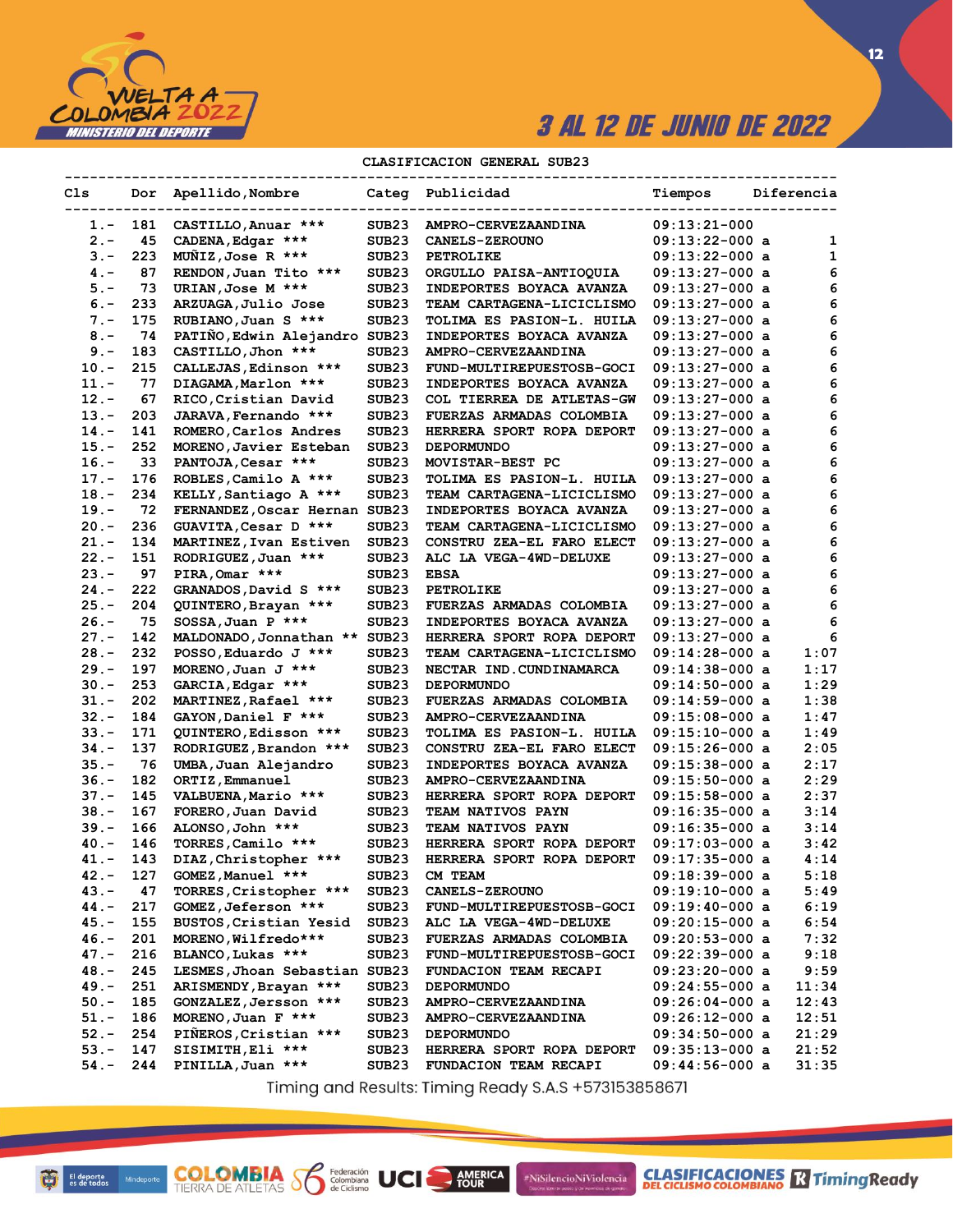

### **CLASIFICACIÓN GENERAL POR EQUIPOS**

|  | 1. - EPM-SCOTT 27:40:21                                                                   |                   |      |  |
|--|-------------------------------------------------------------------------------------------|-------------------|------|--|
|  | 2.- TEAM MEDELLIN EPM $27:40:21$ a                                                        |                   | mt.  |  |
|  | $3.$ - COL TIERREA DE ATLETAS-GW 27:40:21 a                                               |                   | mt.  |  |
|  | 4.- ORGULLO PAISA-ANTIOQUIA 27:40:21 a                                                    |                   | mt.  |  |
|  |                                                                                           |                   | mt.  |  |
|  | 5. SISTECREDITO-GW 27:40:21 a<br>6. PETROLIKE 27:40:21 a<br>7.- CANELS-ZEROUNO 27:40:21 a |                   | mt.  |  |
|  |                                                                                           |                   | mt.  |  |
|  | 8.- MOVISTAR-BEST PC $27:40:21$ a                                                         |                   | mt.  |  |
|  | 9.- INDEPORTES BOYACA AVANZA 27:40:21 a                                                   |                   | mt.  |  |
|  | 10.- TEAM BANCO GUAYAQUIL ECU 27:40:21 a                                                  |                   | mt.  |  |
|  | 11.- TEAM CARTAGENA-LICICLISMO 27:40:21 a                                                 |                   | mt.  |  |
|  | 12.- ALC LA VEGA-4WD-DELUXE $27:40:21$ a                                                  |                   | mt.  |  |
|  | 13.- NECTAR IND.CUNDINAMARCA 27:40:21 a                                                   |                   | mt.  |  |
|  | 14.- TEAM NATIVOS PAYN 27:40:21 a                                                         |                   | mt.  |  |
|  | 15.- S.GIROS-ALC MANIZALES 27:40:21 a<br>16.- CM TEAM 27:40:21 a<br>17.- EBSA 27:40:21 a  |                   | mt.  |  |
|  |                                                                                           |                   | mt.  |  |
|  |                                                                                           |                   | mt.  |  |
|  | 18. - TEAM ILLUMINATE $27:40:21$ a                                                        |                   | mt.  |  |
|  | 19.- AMPRO-CERVEZAANDINA 27:40:21 a                                                       |                   | mt.  |  |
|  | 20.- FUND-MULTIREPUESTOSB-GOCI 27:40:21 a                                                 |                   | mt.  |  |
|  | 21.- TOLIMA ES PASION-L. HUILA                                                            | 27:40:21 a        | mt.  |  |
|  | 22.- FUERZAS ARMADAS COLOMBIA 27:40:21 a                                                  |                   | mt.  |  |
|  | 23.- FUNDACION TEAM RECAPI 27:41:14 a 53                                                  |                   |      |  |
|  | 24.- HERRERA SPORT ROPA DEPORT                                                            | $27:41:14$ a 53   |      |  |
|  | 25.- CONSTRU ZEA-EL FARO ELECT                                                            | $27:42:20$ a 1:59 |      |  |
|  | 26. - DEPORMUNDO                                                                          | $27:42:45$ a      | 2:24 |  |
|  |                                                                                           |                   |      |  |

**COLOMBIA Sombiana** UCI

Timing and Results: Timing Ready S.A.S +573153858671

AMERICA

#NiSilencioNiViolencia

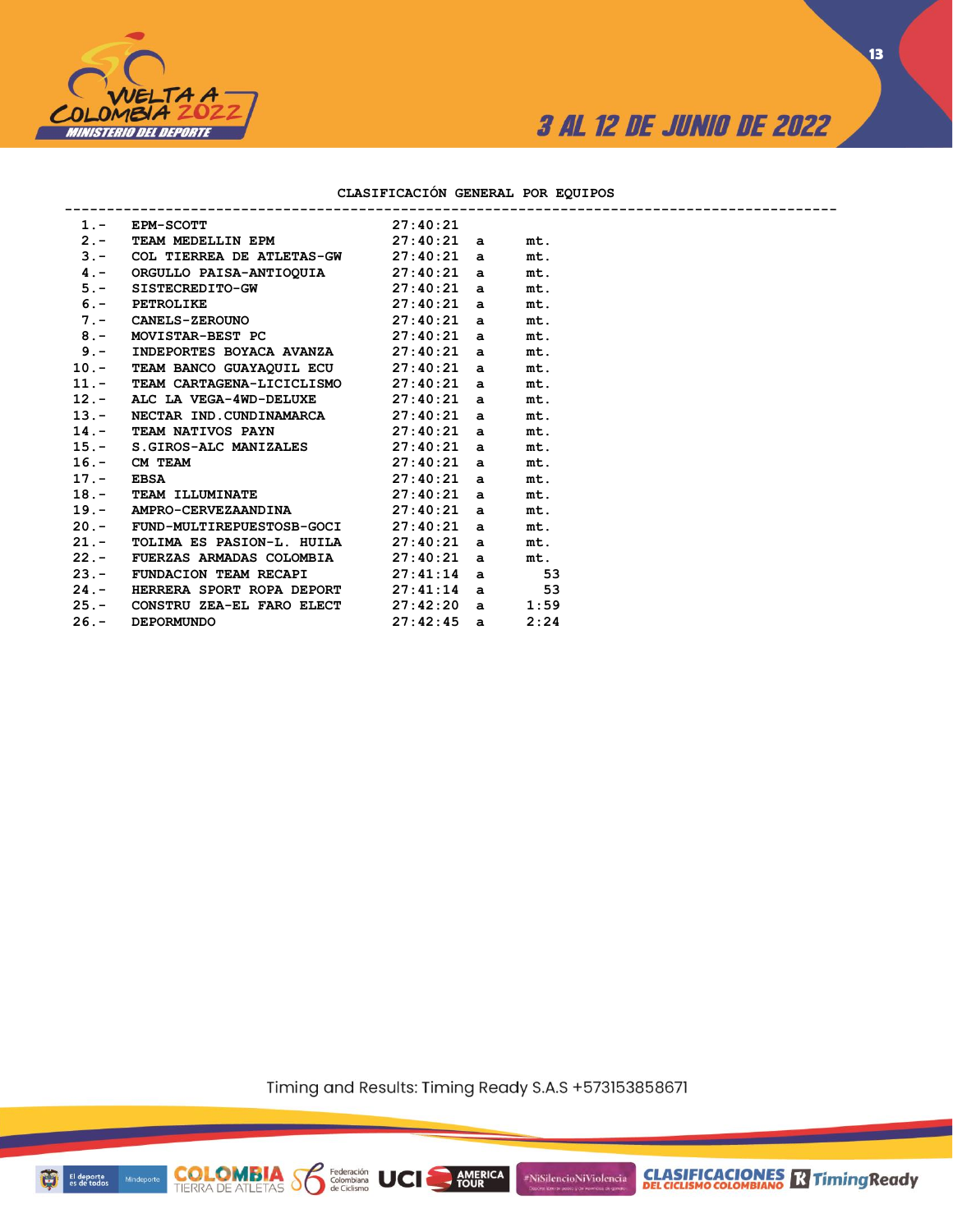



**14**

|                |     | ------------------------------ |              |        |  |
|----------------|-----|--------------------------------|--------------|--------|--|
| 1              | 107 | CHIA, Luis Carlos              | <b>ELITE</b> | 40 Pts |  |
| $\overline{2}$ | 65  | SOTO, Nelson Andres            | <b>ELITE</b> | 25 Pts |  |
| 3              | 83  | COLON, Johan Antonio           | <b>ELITE</b> | 22 Pts |  |
| 4              | 224 | PARRA,Jordan Arley             | <b>ELITE</b> | 19 Pts |  |
| 5              | 123 | ANGARITA, Marvin Orland ELITE  |              | 16 Pts |  |
| 6              | 76  | UMBA, Juan Alejandro           | SUB23        | 16 Pts |  |
| 7              | 16  | <b>REYES, Aldemar</b>          | <b>ELITE</b> | 15 Pts |  |
| 8              | 64  | QUIROZ, Oscar Adalberto ELITE  |              | 14 Pts |  |
| 9              | 164 | <b>CUESTA, Steven Manuel</b>   | <b>ELITE</b> | 12 Pts |  |
| 10             | 54  | OCHOA, Diego Antonio           | <b>ELITE</b> | 10 Pts |  |
| 11             | 35  | NOVOA, Sebastian               | <b>ELITE</b> | 7 Pts  |  |
| 12             | 181 | CASTILLO, Anuar ***            | SUB23        | 6 Pts  |  |
| 13             | 117 | SAMUDIO, Carlos Ariel          | <b>ELITE</b> | 6 Pts  |  |
| 14             | 194 | RUEDA, Nestor Javier           | <b>ELITE</b> | 5 Pts  |  |
| 15             | 45  | CADENA, Edgar ***              | SUB23        | 5 Pts  |  |
| 16             | 223 | MUÑIZ,Jose R ***               | SUB23        | 5 Pts  |  |
| 17             | 112 | BUSTAMANTE, Adrian Cami ELITE  |              | 5 Pts  |  |
| 18             | 15  | SANCHEZ, Brayan Stiven ELITE   |              | 5 Pts  |  |
| 19             | 34  | <b>GUAMA, Bayron</b>           | <b>ELITE</b> | 5 Pts  |  |
| 20             | 74  | PATIÑO, Edwin Alejandro SUB23  |              | 5 Pts  |  |
| 21             | 43  | PRADO, Ignacio De Jesus ELITE  |              | 4 Pts  |  |
| 22             | 56  | BOHORQUEZ, Hernando            | <b>ELITE</b> | 4 Pts  |  |
| 23             | 124 | CASTRO, Camilo Andres          | <b>ELITE</b> | 3 Pts  |  |
| 24             | 115 | MARTINEZ, Juan Esteban ELITE   |              | 3 Pts  |  |
| 25             | 237 | QUICENO, Luis Hernan           | <b>ELITE</b> | 3 Pts  |  |
| 26             | 227 | ALVAREZ, Miquel Luis           | <b>ELITE</b> | 2 Pts  |  |
| 27             | 5   | GUTIERREZ, Carlos Alber ELITE  |              | 2 Pts  |  |
| 28             | 135 | CIFUENTES, Fabian Stive ELITE  |              | 2 Pts  |  |
| 29             | 3   | HARO,Steven Wilson             | <b>ELITE</b> | 1 Pts  |  |
| 30             | 14  | OYOLA, Robigzon Leandro ELITE  |              | 1 Pts  |  |
| 31             | 243 | HERRERA, Stiven Alexand ELITE  |              | 1 Pts  |  |
| 32             | 95  | EUGENIO, Yonathan Mique ELITE  |              | 1 Pts  |  |

#### **CLASIFICACION GENERAL POR PUNTOS**

**CLASIFICACION GENERAL DE LA MONTAÑA**

| . . | <b>STIF</b><br>л.<br>ма<br> |  |
|-----|-----------------------------|--|

**COLOMBIA**<br>TIERRA DE ATLETAS **S** Secretion

Timing and Results: Timing Ready S.A.S +573153858671

**AMERICA**<br>TOUR

#NiSilencioNiViolencia

El deporte<br>es de todos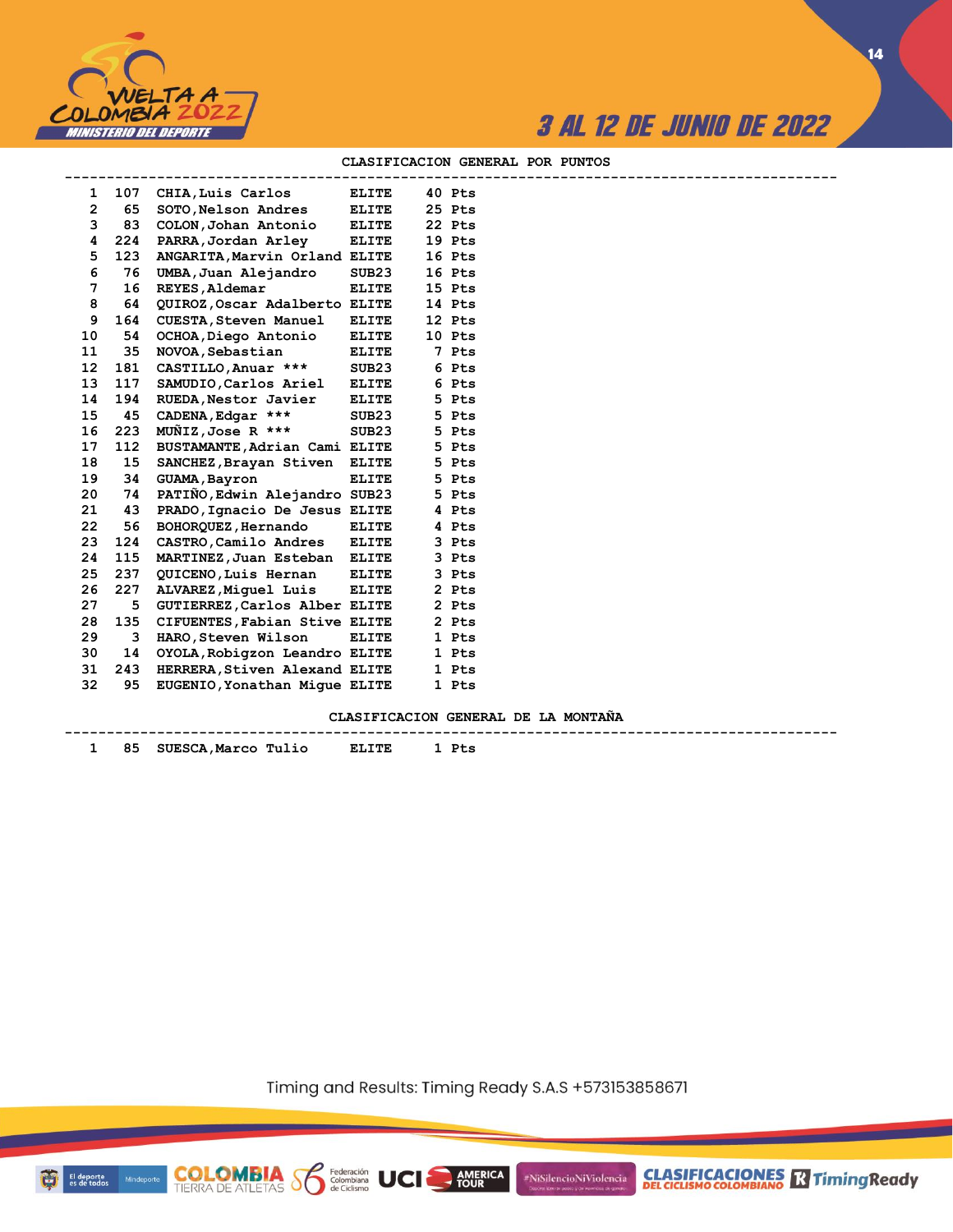

**15**

#### **CLASIFICACION GENERAL DE METAS VOLANTES**

| $\mathbf{1}$ | 117 | SAMUDIO, Carlos Ariel         | ELITE        | 6 Pts |  |
|--------------|-----|-------------------------------|--------------|-------|--|
| 2            | 164 | CUESTA, Steven Manuel         | ELITE        | 6 Pts |  |
| 3.           | 181 | CASTILLO, Anuar ***           | SUB23        | 6 Pts |  |
| 4            | 194 | RUEDA, Nestor Javier          | ELITE        | 5 Pts |  |
| 5            | 45  | CADENA, Edgar ***             | SUB23        | 5 Pts |  |
| 6            | 223 | $M\tilde{M}$ IZ,Jose R ***    | SUB23        | 5 Pts |  |
| 7            | 124 | CASTRO, Camilo Andres         | ELITE        | 3 Pts |  |
| 8            | 237 | QUICENO, Luis Hernan          | ELITE        | 3 Pts |  |
| 9            | 64  | QUIROZ, Oscar Adalberto ELITE |              | 2 Pts |  |
| 10           | 16  | REYES, Aldemar                | <b>ELITE</b> | 2 Pts |  |
| 11           | 43  | PRADO, Ignacio De Jesus ELITE |              | 2 Pts |  |
| 12           | 135 | CIFUENTES, Fabian Stive ELITE |              | 2 Pts |  |
| 13           | 227 | ALVAREZ, Miquel Luis          | ELITE        | 2 Pts |  |
| 14           | 224 | PARRA, Jordan Arley ELITE     |              | 1 Pts |  |
| 15           | 3   | HARO,Steven Wilson            | ELITE        | 1 Pts |  |
| 16           | 14  | OYOLA, Robigzon Leandro ELITE |              | 1 Pts |  |
| 17           | 243 | HERRERA, Stiven Alexand ELITE |              | 1 Pts |  |
| 18           | 95  | EUGENIO, Yonathan Mique ELITE |              | 1 Pts |  |
|              |     |                               |              |       |  |

#### **ORDEN DE VEHICULOS PARA LA CUARTA ETAPA**

**--------------------------------------------------------------------------------------------**

- **1 .- S.GIROS-ALC MANIZALES**
- **2 .- COL TIERREA DE ATLETAS-GW**
- **3 .- ORGULLO PAISA-ANTIOQUIA**
- **4 .- AMPRO-CERVEZAANDINA**
- **5 .- SISTECREDITO-GW**
- **6 .- PETROLIKE**
- 
- **7 .- NECTAR IND.CUNDINAMARCA**
- **8 .- CANELS-ZEROUNO**
- **9 .- CM TEAM**
- **10 .- TEAM MEDELLIN EPM**
- **11 .- TEAM BANCO GUAYAQUIL ECU**
- **12 .- FUNDACION TEAM RECAPI**
- **13 .- EPM-SCOTT**
- **14 .- ALC LA VEGA-4WD-DELUXE**
- **15 .- MOVISTAR-BEST PC**
- **16 .- TEAM ILLUMINATE**
- **17 .- INDEPORTES BOYACA AVANZA**
- **18 .- FUND-MULTIREPUESTOSB-GOCI**
- **19 .- TEAM CARTAGENA-LICICLISMO**
- **20 .- TEAM NATIVOS PAYN**
- **21 .- TOLIMA ES PASION-L. HUILA**
- **22 .- EBSA**
- **23 .- FUERZAS ARMADAS COLOMBIA**
- **24 .- HERRERA SPORT ROPA DEPORT**
- **25 .- DEPORMUNDO**
- **26 .- CONSTRU ZEA-EL FARO ELECT**

**COLOMBIA Solutions UCI** 

Timing and Results: Timing Ready S.A.S +573153858671

**AMERICA**<br>TOUR

#NiSilencioNiViolencia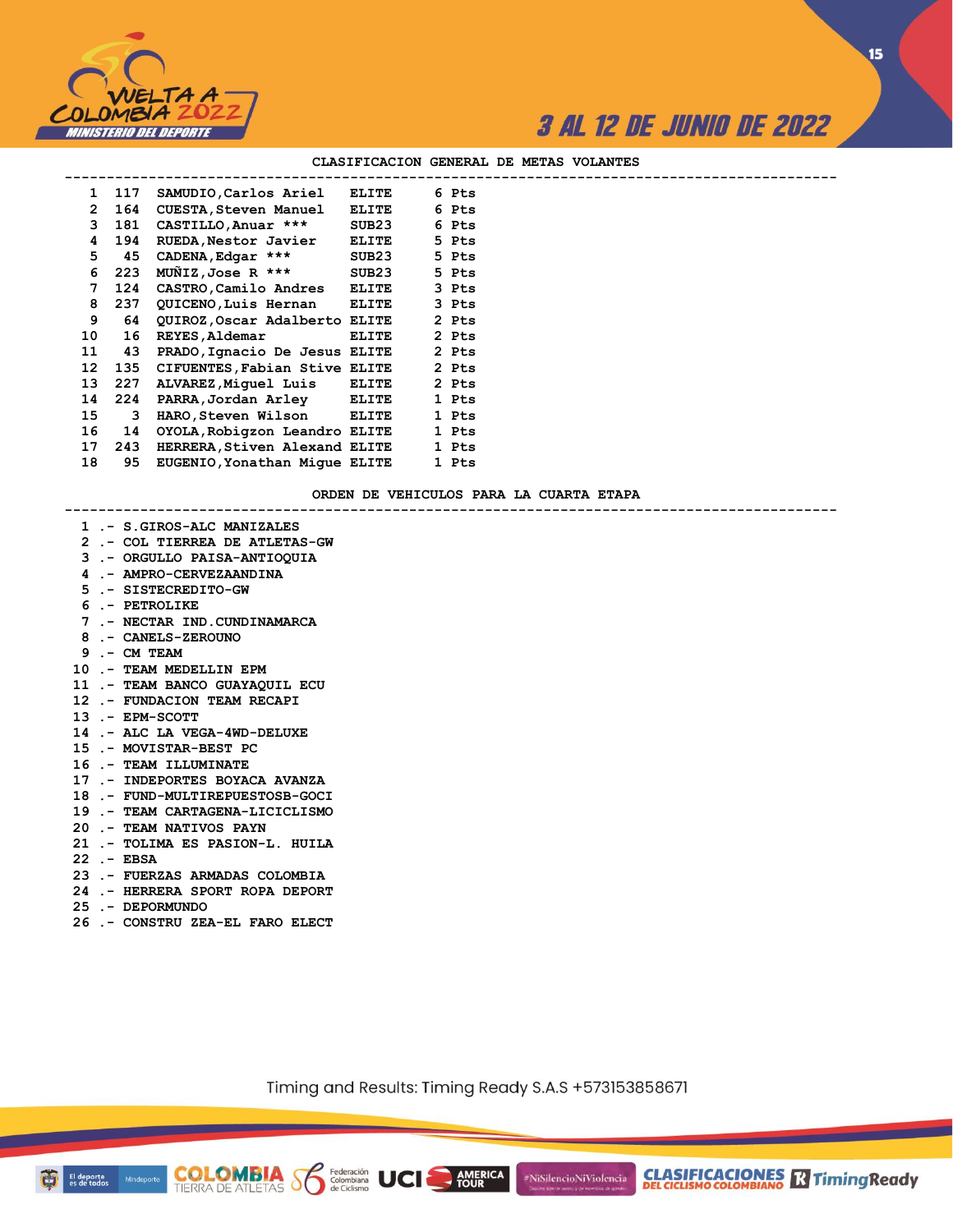



**16**

## **BOLETIN JURADO DE COMISARIOS COMUNICADO 03**

## **TERCERA ETAPA SINCELEJO – SAMPUES – CHINU - LA Y CIENAGA DE ORO – CERETE – MONTERIA 116.9 KM DOMINGO 5 DE JUNIO DE 2022**

**RETIROS/DNF: EL CORREDOR No 241 ARIZA, HEIMARHANZ UCI ID 10035327986** 

**FDO** 

**JURADO DE COMISARIOS**

## **CUARTA ETAPA**

**CAUCASIA – TARAZA – PTO VALDIVIA – VALDIVIA – ALTO DE VENTANAS – YARUMAL 158.4 KM LUNES 6 DE JUNIO DE 2022**

| <b>HORA DE SALIDA:</b>     | $8:00$ AM                                                                   |
|----------------------------|-----------------------------------------------------------------------------|
| <b>SITIO DE SALIDA:</b>    | ALCALDIA DE CAUCASIA                                                        |
| <b>SITIO DE LLEGADA:</b>   | <b>PARQUE DE YARUMAL</b>                                                    |
| <b>SPRINTS ESPECIALES:</b> | 1. PRS 25 KM 34.5                                                           |
|                            | 2. PRS 112-2511 KM 71.7                                                     |
| PREMIOS DE MONTAÑA:        | 1. ALTO DE VENTANAS FUERA DE CATEGORIA KM 136.1                             |
|                            | 2. ALTO MINAVIEJA DE 2DA CATEGORIA KM 152.4                                 |
| <b>CONTROL MEDICO:</b>     | SE AVISARÁ OPORTUNAMENTE                                                    |
|                            | ZONA DESCARTE DESECHOS:     1. P.R 19 HDA. ROJA KM 40.5                     |
|                            | 2. EL 12 – COLEGIO – KM 80.1                                                |
|                            | 3. 200 MTS ANTES Y DESPUES DE LA 1RA ZONA PIE EN TIERRA - KM 109.8 POR 1 KM |
|                            | 4. 200 MTS DESPUES DEL PREMIO DE MONTAÑA ALTO DE MINA VIEJA - KM 152.6      |
|                            | ZONA DE ABASTECIMIENTO:     PIE EN TIERRA: 1. KM 110 POR 1 KM               |
|                            | 2. KM 138.9 POR 1 KM                                                        |

**NOTA: ENVIO DE RESULTADOS EN DIGITAL, UNA VEZ ENTREGADO EL INFORME DE LOS COMISARIOS DESPUES DE LA ETAPA.** 

**ENTREGA DE LOS RESULTADOS EN FISICO, UNA HORA ANTES DE LA SALIDA DE LA CUARTA ETAPA, EN EL SITIO DONDE SE ENTREGARÁN LOS NUMEROS DE LOS VEHICULOS.** 

Timing and Results: Timing Ready S.A.S +573153858671

**AMERICA**<br>TOUR

#NiSilencioNiViolencia

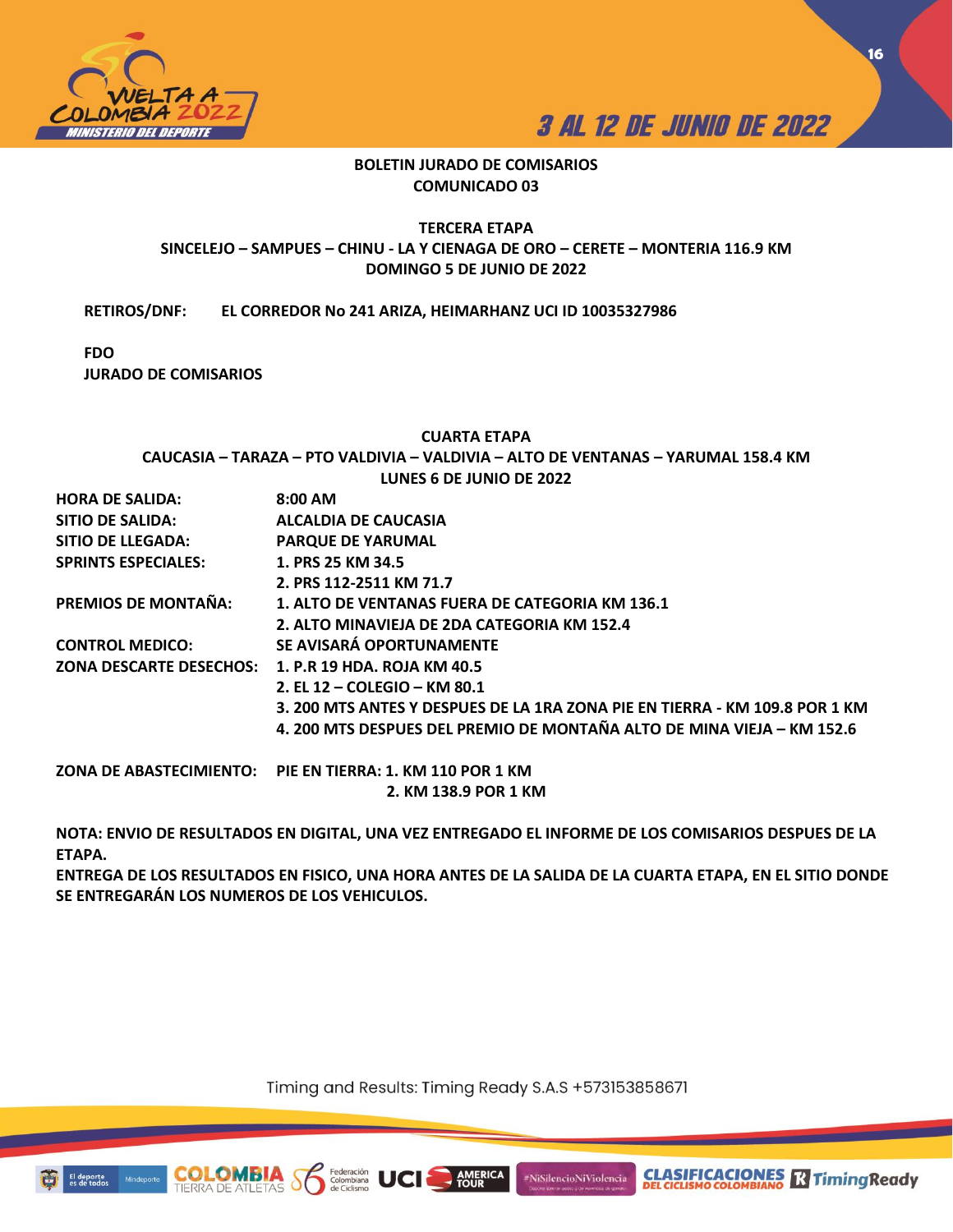

## **ALTIMETRIA DE LA CUARTA ETAPA**



## **BOLETIN DE DIRECCION**

## **CUADRO DE PORTADORES DE CAMISETAS**

| <b>CAMISETA</b>                    | <b>LIDER</b>                | <b>PORTADOR</b>                   |
|------------------------------------|-----------------------------|-----------------------------------|
| <b>ETAPA</b>                       | <b>LUIS CARLOS CHIA</b>     | <b>OSCAR QUIROZ</b>               |
| AGENCIA NACIONAL DE SEGURIDAD VIAL | <b>SUPERGIROS</b>           | <b>COLOMBIA TIERRA DE ATLETAS</b> |
| <b>SPRINTS ESPECIALES</b>          | <b>CARLOS ZAMUDIO</b>       | <b>CARLOS ZAMUDIO</b>             |
| <b>SURA</b>                        | <b>SISTECREDITO</b>         | <b>SISTECREDITO</b>               |
| PREMIOS DE MONTAÑA                 | <b>MARCO TULIO SUESCA</b>   | <b>MARCO TULIO SUESCA</b>         |
| <b>CERVEZA ANDINA</b>              | <b>ORGULLO PAISA</b>        | <b>ORGULLO PAISA</b>              |
| <b>LIDER SUB23</b>                 | <b>ANUAR CASTILLO</b>       | <b>ANUAR CASTILLO</b>             |
| <b>MANZANA POSTOBON</b>            | <b>AMPRO-CERVEZA ANDINA</b> | <b>AMPRO-CERVEZA ANDINA</b>       |
| <b>LIDER PUNTOS</b>                | <b>LUIS CARLOS CHIA</b>     | <b>NELSON SOTO</b>                |
| <b>MACPOLLO</b>                    | <b>SUPERGIROS</b>           | <b>COLOMBIA TIERRA DE ATLETAS</b> |
| <b>LIDER GENERAL</b>               | <b>LUIS CARLOS CHIA</b>     | <b>LUIS CARLOS CHIA</b>           |
| <b>MINISTERIO DEL DEPORTE</b>      | <b>SUPERGIROS</b>           | <b>SUPERGIROS</b>                 |

**FDO**

**JORGE MAURICIO VARGAS CARREÑO ARMANDO MORELO PEÑA JOSE ANGEL CALDERON DIRECTOR GENERAL SUB-DIRECTOR GENERAL CRONOMETRAJE Y RESULTADOS (TIMING READY)**

Timing and Results: Timing Ready S.A.S +573153858671

**AMERICA**<br>TOUR

#NiSilencioNiViolencia

**CLASIFICACIONES M**Timing Ready



**COLOMBIA**<br>TIERRA DE ATLETAS

Federación<br>Colombiana<br>de Ciclismo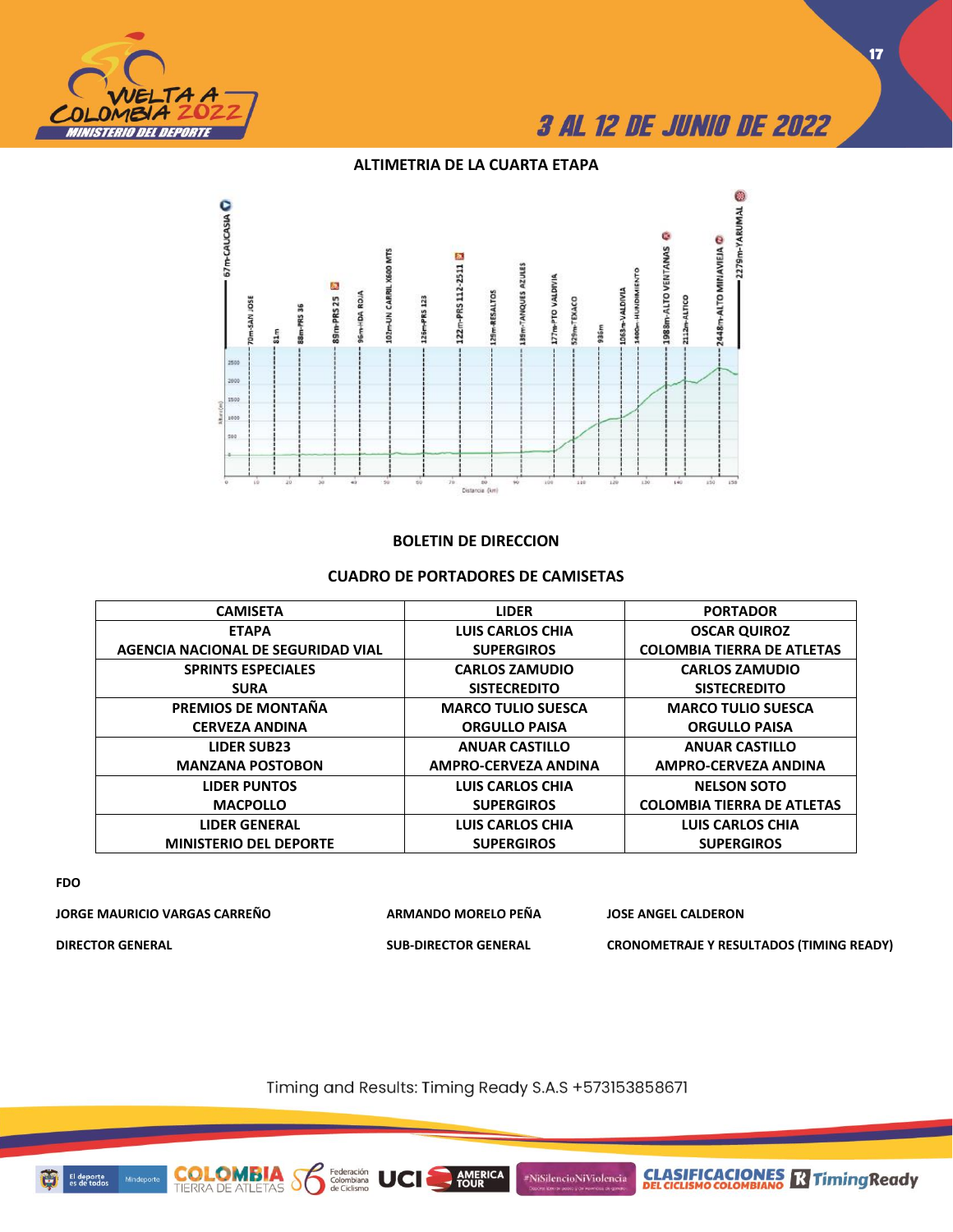



## **ORDEN Y HORARIO DE PRESENTACION DE EQUIPOS**

**SALIDA CUARTA ETAPA**

| <b>ORDEN</b>   | <b>EQUIPO</b>                    | <b>HORA</b> |
|----------------|----------------------------------|-------------|
| 1              | <b>DEPORMUNDO</b>                | 7:00:00     |
| $\overline{2}$ | <b>CONSTRU ZEA-EL FARO ELECT</b> | 7:02:00     |
| 3              | <b>HERRERA SPORT ROPA DEPORT</b> | 7:04:00     |
| 4              | <b>FUNDACION TEAM RECAPI</b>     | 7:06:00     |
| 5              | <b>FUERZAS ARMADAS COLOMBIA</b>  | 7:08:00     |
| 6              | <b>TOLIMA ES PASION-L. HUILA</b> | 7:10:00     |
| 7              | <b>FUND-MULTIREPUESTOSB-GOCI</b> | 7:12:00     |
| 8              | <b>AMPRO-CERVEZAANDINA</b>       | 7:14:00     |
| 9              | <b>TEAM ILLUMINATE</b>           | 7:16:00     |
| 10             | <b>EBSA</b>                      | 7:18:00     |
| 11             | <b>CM TEAM</b>                   | 7:20:00     |
| 12             | <b>TEAM NATIVOS PAYN</b>         | 7:22:00     |
| 13             | NECTAR IND.CUNDINAMARCA          | 7:24:00     |
| 14             | ALC LA VEGA-4WD-DELUXE           | 7:26:00     |
| 15             | TEAM CARTAGENA-LICICLISMO        | 7:28:00     |
| 16             | TEAM BANCO GUAYAQUIL ECU         | 7:30:00     |
| 17             | <b>INDEPORTES BOYACA AVANZA</b>  | 7:32:00     |
| 18             | <b>MOVISTAR-BEST PC</b>          | 7:34:00     |
| 19             | <b>CANELS-ZEROUNO</b>            | 7:36:00     |
| 20             | <b>PETROLIKE</b>                 | 7:38:00     |
| 21             | <b>SISTECREDITO-GW</b>           | 7:40:00     |
| 22             | <b>ORGULLO PAISA-ANTIOQUIA</b>   | 7:42:00     |
| 23             | <b>COL TIERREA DE ATLETAS-GW</b> | 7:44:00     |
| 24             | <b>TEAM MEDELLIN EPM</b>         | 7:46:00     |
| 25             | <b>EPM-SCOTT</b>                 | 7:48:00     |
| 26             | <b>S.GIROS-ALC MANIZALES</b>     | 7:50:00     |

Timing and Results: Timing Ready S.A.S +573153858671

AMERICA

#NiSilencioNiViolencia

Federación<br>Colombiana<br>de Ciclismo

**UCI** 

**COLOMBIA S**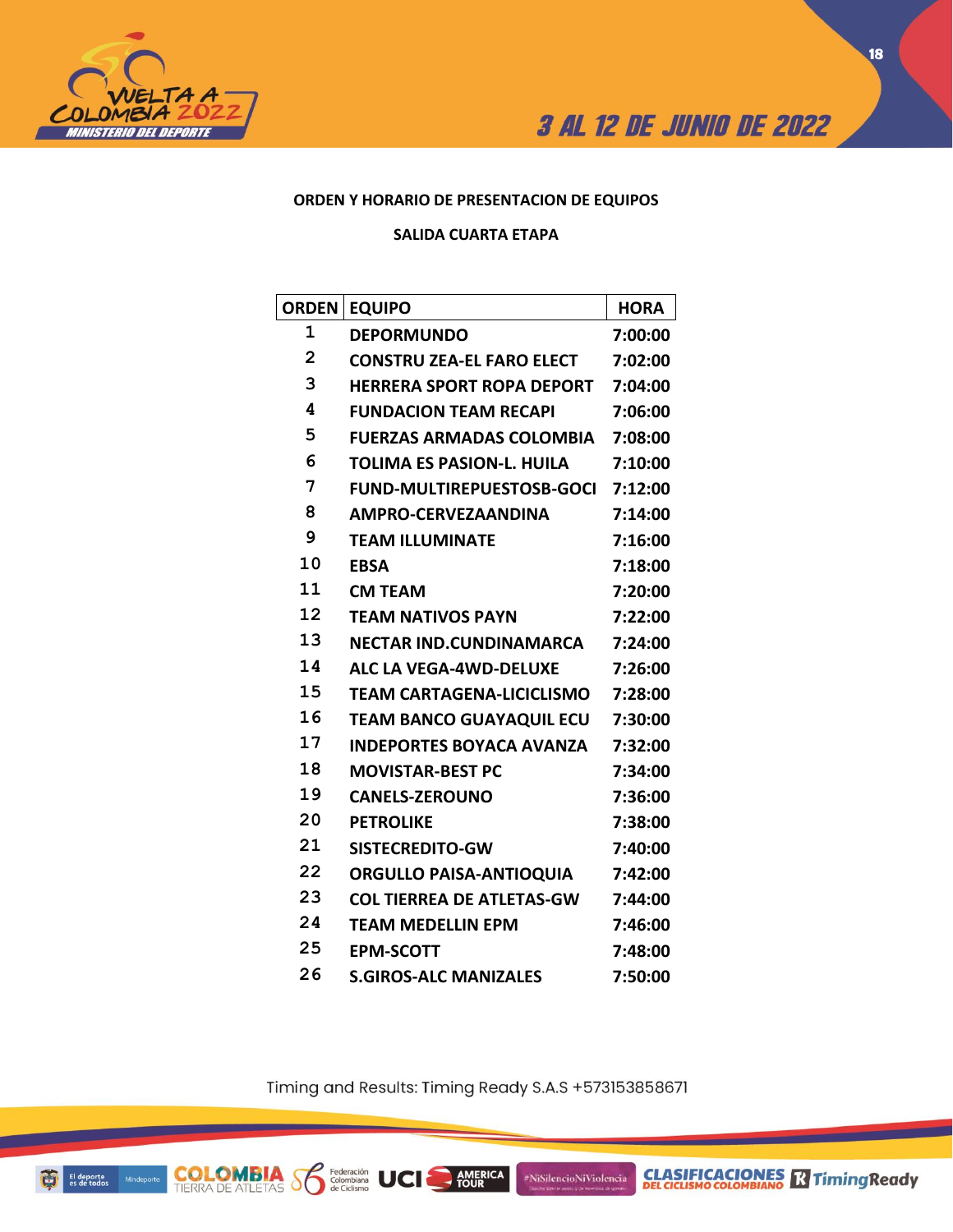

 $\overline{19}$ 

### CLASIFICACION GENERAL ORDENADA POR DORSAL DESPUES DE LA TERCERA ETAPA

|              |    | Dor Cls Apellido, Nombre                                | с | Publicidad                             |                         |        |                          | Tiempos   Dor Cls Apellido,Nombre                                             | с | Publicidad                                    | Tiempos              |
|--------------|----|---------------------------------------------------------|---|----------------------------------------|-------------------------|--------|--------------------------|-------------------------------------------------------------------------------|---|-----------------------------------------------|----------------------|
| $\mathbf{1}$ |    | 62 HERNANDEZ, Jose Tit E                                |   | TEAM BANCO GUAYAQ                      |                         |        |                          | 24 s   126 114 OSORIO, Edison Este E                                          |   | CM TEAM                                       | 24 s                 |
| 2            |    | 71 CHALAPUD, Robinson E                                 |   | TEAM BANCO GUAYAQ                      |                         |        |                          | 24 s   127 151 GOMEZ, Manuel ***                                              | s | CM TEAM                                       | $5:36$ m             |
| 3            |    | 15 HARO, Steven Wilson E                                |   | TEAM BANCO GUAYAQ                      |                         |        |                          | 23 s   131 167 MUÑOZ, Jean Carlos                                             | Е | CONSTRU ZEA-EL FA                             | $20:20$ m            |
| 4            |    | 79 HUERA, Richard Rola E                                |   | TEAM BANCO GUAYAQ                      |                         |        |                          | 24 s   132 143 VARGAS, Jhon Jairo                                             | Е | CONSTRU ZEA-EL FA                             | $4:00$ m             |
| 5            | 28 | <b>GUTIERREZ, Carlos A E</b>                            |   | TEAM BANCO GUAYAQ                      |                         |        |                          | 24 s   133 164 RODRIGUEZ, Wilmer D E                                          |   | CONSTRU ZEA-EL FA                             | $13:01 \text{ m}$    |
| 6            |    | 51 QUINTEROS, Alexis B E                                |   | TEAM BANCO GUAYAQ                      |                         |        | 24 s   134               | 98 MARTINEZ, Ivan Esti S                                                      |   | CONSTRU ZEA-EL FA                             | 24 s                 |
| 7            |    | 38 TORO, Alexander                                      | Е | TEAM BANCO GUAYAQ                      |                         |        |                          | 24 s   135 148 CIFUENTES, Fabian S E                                          |   | CONSTRU ZEA-EL FA                             | $5:05$ m             |
| 11           |    | 68 SEVILLA, Oscar Migu E                                |   | TEAM MEDELLIN EPM                      |                         |        |                          | 24 s   136 110 CRUZ, Juan Carlos                                              | Е | CONSTRU ZEA-EL FA                             | 24 s                 |
| 12           |    | 64 DUARTE, Fabio Andre E                                |   | TEAM MEDELLIN EPM                      |                         |        |                          | 24 s   137 131 RODRIGUEZ, Brandon                                             | s | CONSTRU ZEA-EL FA                             | $2:23$ m             |
| 13           |    | 144 OCAMPO, Victor Alej E                               |   | <b>TEAM MEDELLIN EPM</b>               | 4:00 m   141            |        |                          | 83 ROMERO, Carlos Andr S                                                      |   | HERRERA SPORT ROP                             | 24s                  |
| 14           |    | 16 OYOLA, Robigzon Lea E                                |   | TEAM MEDELLIN EPM                      |                         |        |                          | 23 s   142 111 MALDONADO, Jonnatha S                                          |   | HERRERA SPORT ROP                             | 24 s                 |
| 15           |    | 21 SANCHEZ, Brayan Sti E                                |   | TEAM MEDELLIN EPM                      |                         |        |                          | 24 s   143 146 DIAZ, Christopher * S                                          |   | HERRERA SPORT ROP                             | $4:32 \; m$          |
| 16           |    | 12 REYES, Aldemar                                       | Е | <b>TEAM MEDELLIN EPM</b>               |                         |        |                          | 22 s   144 150 SIERRA, Brian Santi E                                          |   | HERRERA SPORT ROP                             | $5:17$ m<br>$2:55$ m |
| 17<br>21     |    | 59 JAMAICA, Javier Ern E<br>29 TORRES, Rodolfo And E    |   | TEAM MEDELLIN EPM<br>TEAM ILLUMINATE   |                         |        |                          | 24 s   145 136 VALBUENA, Mario *** S<br>24 s   146 142 TORRES, Camilo ***     | s | <b>HERRERA SPORT ROP</b><br>HERRERA SPORT ROP | $4:00$ m             |
| 22           |    | 86 SARMIENTO, Johnatan E                                |   | TEAM ILLUMINATE                        |                         |        |                          | 24 s   147 169 SISIMITH, Eli ***                                              | s | HERRERA SPORT ROP                             | $22:10 \t{m}$        |
|              |    | 23 108 CASTIBLANCO, Jorge E                             |   | TEAM ILLUMINATE                        |                         |        |                          | 24 s   151 101 RODRIGUEZ, Juan *** S                                          |   | ALC LA VEGA-4WD-D                             | 24 s                 |
| 24           |    | 116 SCHAUB, Sebastian                                   | Е | TEAM ILLUMINATE                        | $1:17 \text{ m}$   152  |        |                          | 70 LOPEZ, Luis                                                                | Е | ALC LA VEGA-4WD-D                             | 24 s                 |
|              |    | 25 132 KIANI, Aria                                      | Е | TEAM ILLUMINATE                        | $2:30 \text{ m}$   153  |        |                          | 63 MUNOZ, Jonatrhan St E                                                      |   | ALC LA VEGA-4WD-D                             | 24 s                 |
|              |    | 26 161 KELLER, John                                     | Е | TEAM ILLUMINATE                        | $12:07 \text{ m}$   154 |        |                          | 22 CANASTUJ, Jose Davi E                                                      |   | ALC LA VEGA-4WD-D                             | 24 s                 |
| 31           |    | 96 URBANO, Jerson Rube E                                |   | MOVISTAR-BEST PC                       |                         |        |                          | 24 s   155 155 BUSTOS, Cristian Ye S                                          |   | ALC LA VEGA-4WD-D                             | $7:12 \text{ m}$     |
|              |    | 32 126 MONTENEGRO, Santiag E                            |   | MOVISTAR-BEST PC                       | $2:02 \text{ m}$   156  |        |                          | 33 JULAJUJ, Elex Rony E                                                       |   | ALC LA VEGA-4WD-D                             | 24 s                 |
| 33           |    | 89 PANTOJA, Cesar ***                                   | s | MOVISTAR-BEST PC                       |                         |        | $24 s + 161$             | 55 BOBADILLA, Duban Ca E                                                      |   | <b>TEAM NATIVOS PAYN</b>                      | 24 s                 |
| 34           |    | 27 GUAMA, Bayron                                        | Е | MOVISTAR-BEST PC                       |                         |        | $24 s$ 162               | 43 BORDA, Brayan Yesid E                                                      |   | <b>TEAM NATIVOS PAYN</b>                      | 24 s                 |
|              |    | 35 130 NOVOA, Sebastian                                 | Е | MOVISTAR-BEST PC                       |                         |        |                          | 2:18 m   163 147 APARICIO, Jair Anto E                                        |   | <b>TEAM NATIVOS PAYN</b>                      | $5:05$ m             |
|              |    | 36 117 CAICEDO, Pablo                                   | Е | MOVISTAR-BEST PC                       |                         |        |                          | 1:17 m   164 163 CUESTA, Steven Manu E                                        |   | <b>TEAM NATIVOS PAYN</b>                      | $12:45$ m            |
| 41           |    | 46 PARRA, Heiner Rodri E                                |   | <b>CANELS-ZEROUNO</b>                  |                         |        |                          | 24 s   165 115 SANCHEZ, Yerzon Edu E                                          |   | <b>TEAM NATIVOS PAYN</b>                      | 24s                  |
| 42           |    | 75 SANTOS, Efren                                        | Е | <b>CANELS-ZEROUNO</b>                  |                         |        |                          | 24 s   166 139 ALONSO, John ***                                               | s | TEAM NATIVOS PAYN                             | $3:32 \; m$          |
| 43           |    | 13 PRADO, Ignacio De J E                                |   | <b>CANELS-ZEROUNO</b>                  |                         |        |                          | 22 s   167 138 FORERO, Juan David                                             | s | TEAM NATIVOS PAYN                             | $3:32 \; m$          |
| 44           |    | 90 CORTE, Eduardo                                       | Е | CANELS-ZEROUNO                         |                         |        |                          | 24 s   171 129 QUINTERO, Edisson * S                                          |   | TOLIMA ES PASION-                             | $2:07$ m             |
| 45           |    | 9 CADENA, Edgar ***                                     | s | <b>CANELS-ZEROUNO</b>                  |                         |        |                          | 19 s   172 153 RODRIGUEZ, Juan Pab E                                          |   | <b>TOLIMA ES PASION-</b>                      | $6:11 \; m$          |
|              |    | 47 152 TORRES, Cristopher                               | s | <b>CANELS-ZEROUNO</b>                  |                         |        |                          | 6:07 m   173 137 QUETAMA, Yeison Uba E                                        |   | <b>TOLIMA ES PASION-</b>                      | $3:15$ m             |
| 51           |    | 35 SUAREZ, Juan Pablo E                                 |   | EPM-SCOTT                              |                         |        | 24 s   174<br>24 s   175 | 87 CERQUERA, William A E                                                      |   | <b>TOLIMA ES PASION-</b>                      | 24 s<br>24 s         |
| 52<br>53     |    | 25 CONTRERAS, Rodrigo<br>42 MUNOZ, Cristian Cam E       | Е | <b>EPM-SCOTT</b>                       |                         |        | 24 s   176               | 44 RUBIANO, Juan S *** S                                                      |   | TOLIMA ES PASION-                             | 24 s                 |
| 54           |    | 30 OCHOA, Diego Antoni E                                |   | <b>EPM-SCOTT</b><br><b>EPM-SCOTT</b>   |                         |        | 24 s   181               | 91 ROBLES, Camilo A ** S<br>5 CASTILLO, Anuar *** S                           |   | <b>TOLIMA ES PASION-</b><br>AMPRO-CERVEZAANDI | 18 <sub>s</sub>      |
| 55           |    | 39 CHAVES, German Enri E                                |   | <b>EPM-SCOTT</b>                       |                         |        |                          | 24 s   182 134 ORTIZ, Emmanuel                                                | s | <b>AMPRO-CERVEZAANDI</b>                      | $2:47$ m             |
| 56           |    | 18 BOHORQUEZ, Hernando E                                |   | <b>EPM-SCOTT</b>                       |                         |        | $24 s$   183             | 57 CASTILLO, Jhon ***                                                         | s | AMPRO-CERVEZAANDI                             | 24 s                 |
| 57           |    | 36 RODRIGUEZ, John And E                                |   | <b>EPM-SCOTT</b>                       |                         |        |                          | 24 s   184 127 GAYON, Daniel F *** S                                          |   | AMPRO-CERVEZAANDI                             | $2:05$ m             |
| 61           |    | 24 PEÑA, Wilson Estibe E                                |   | COL TIERREA DE AT                      |                         |        |                          | 24 s   185 165 GONZALEZ, Jersson * S                                          |   | AMPRO-CERVEZAANDI                             | $13:01$ m            |
| 62           |    | 65 ATAPUMA, Jhon Darwi E                                |   | COL TIERREA DE AT                      |                         |        |                          | 24 s   186 166 MORENO, Juan F *** S                                           |   | AMPRO-CERVEZAANDI                             | $13:09$ m            |
| 63           |    | 78 MENDOZA, Omar Alber E                                |   | COL TIERREA DE AT                      |                         |        | 24 s   191               | 76 SIERRA, Yecid Artur E                                                      |   | <b>NECTAR IND.CUNDIN</b>                      | 24 s                 |
| 64           |    | 3 QUIROZ, Oscar Adalb E                                 |   | COL TIERREA DE AT                      |                         |        | 16 s   192               | 47 GARZON, Marlon Davi E                                                      |   | NECTAR IND.CUNDIN                             | 24 s                 |
| 65           |    | 2 SOTO, Nelson Andres E                                 |   | COL TIERREA DE AT                      |                         |        | 10 s   193               | 61 PEDRAZA, Walter Fer E                                                      |   | NECTAR IND.CUNDIN                             | 24 s                 |
| 66           |    | 54 PINEDA, Rafael Stiv E                                |   | COL TIERREA DE AT                      |                         |        | 24 s   194               | 8 RUEDA,Nestor Javie E                                                        |   | NECTAR IND.CUNDIN                             | 19 <sub>s</sub>      |
| 67           |    | 69 RICO, Cristian Davi S                                |   | COL TIERREA DE AT                      |                         |        | 24 s   195               | 99 HERNANDEZ, Rafael                                                          | Е | NECTAR IND. CUNDIN                            | 24 s                 |
| 71           |    | 97 VARGAS, Adrian Enri E                                |   | INDEPORTES BOYACA                      |                         |        | 24 s   196               | 88 FORERO, Juan Sebast E                                                      |   | NECTAR IND. CUNDIN                            | 24 s                 |
| 72           |    | 94 FERNANDEZ, Oscar He S                                |   | INDEPORTES BOYACA                      |                         |        |                          | 24 s   197 123 MORENO, Juan J ***                                             | s | NECTAR IND.CUNDIN                             | 1:35 m               |
| 73           |    | 32 URIAN, Jose M ***                                    | s | INDEPORTES BOYACA                      |                         | 24 s ¦ |                          | 201 156 MORENO, Wilfredo*** S                                                 |   | <b>FUERZAS ARMADAS C</b>                      | $7:50$ m             |
| 74           |    | 53 PATIÑO, Edwin Aleja S                                |   | INDEPORTES BOYACA                      |                         |        |                          | 24 s   202 125 MARTINEZ, Rafael ** S                                          |   | <b>FUERZAS ARMADAS C</b>                      | $1:56$ m             |
|              |    | 75 109 SOSSA, Juan P ***                                | s | INDEPORTES BOYACA                      |                         |        | $24 s$   203             | 73 JARAVA, Fernando ** S                                                      |   | FUERZAS ARMADAS C                             | 24s                  |
|              |    | 76 133 UMBA, Juan Alejandr S                            |   | INDEPORTES BOYACA                      | $2:35$ m $\pm$          |        |                          | 204 105 QUINTERO, Brayan ** S                                                 |   | <b>FUERZAS ARMADAS C</b>                      | 24 s                 |
| 77           |    | 66 DIAGAMA, Marlon *** S                                |   | INDEPORTES BOYACA<br>ORGULLO PAISA-ANT |                         |        |                          | 24 s   205 113 MOYA, Maycol Stiven E                                          |   | FUERZAS ARMADAS C                             | 24 s                 |
| 81           |    | 20 GIL, Angel Alexande E<br>82 135 CASTAÑO, Sebastian E |   | ORGULLO PAISA-ANT                      |                         |        |                          | 24 s   206 106 MACA, Leison Damian E<br>2:50 m   211 34 PAREDES, Cesar Nico E |   | FUERZAS ARMADAS C<br>FUND-MULTIREPUEST        | 24 s<br>24 s         |
| 83           |    | 4 COLON, Johan Antoni E                                 |   | ORGULLO PAISA-ANT                      |                         |        | 18 s   212               | 50 BAEZ, Esneider Arle E                                                      |   | FUND-MULTIREPUEST                             | 24 s                 |
| 84           |    | 58 OSORIO, Juan Felipe E                                |   | ORGULLO PAISA-ANT                      |                         |        | 24 s   213               | 77 DIAZ, Manuel Ignaci E                                                      |   | FUND-MULTIREPUEST                             | 24 s                 |
|              |    | 85 140 SUESCA, Marco Tulio E                            |   | ORGULLO PAISA-ANT                      | $3:32 \text{ m}$   214  |        |                          | 81 PEREZ, Wilmar Jahir E                                                      |   | <b>FUND-MULTIREPUEST</b>                      | 24 s                 |
| 86           |    | 26 OSORIO, Frank Yair E                                 |   | ORGULLO PAISA-ANT                      |                         |        | 24 s   215               | 60 CALLEJAS, Edinson * S                                                      |   | <b>FUND-MULTIREPUEST</b>                      | 24 s                 |
| 87           |    | 23 RENDON, Juan Tito * S                                |   | ORGULLO PAISA-ANT                      |                         |        |                          | 24 s   216 157 BLANCO, Lukas ***                                              | s | FUND-MULTIREPUEST                             | $9:36$ m             |
|              |    | 91 112 ORTEGA, Robinson Ar E                            |   | <b>EBSA</b>                            |                         |        |                          | 24 s   217 154 GOMEZ, Jeferson *** S                                          |   | <b>FUND-MULTIREPUEST</b>                      | 6:37 m               |
| 92           |    | 45 CHAPARRO, Yeison An E                                |   | <b>EBSA</b>                            |                         |        | $24 s$   221             | 48 RUBIANO, Miguel Ang E                                                      |   | <b>PETROLIKE</b>                              | 24 s                 |
| 94           |    | 84 ACOSTA, Ruben Dario E                                |   | <b>EBSA</b>                            |                         |        |                          | 24 s   222 103 GRANADOS, David S * S                                          |   | PETROLIKE                                     | 24 s                 |
|              |    | 95 118 EUGENIO, Yonathan M E                            |   | <b>EBSA</b>                            | $1:24 \text{ m}$   223  |        |                          | 10 MUÑIZ, Jose R ***                                                          | s | <b>PETROLIKE</b>                              | 19 <sub>s</sub>      |
|              |    | 96 122 PARRA, Carlos Andre E                            |   | <b>EBSA</b>                            | $1:29$ m   224          |        |                          | 7 PARRA, Jordan Arley E                                                       |   | <b>PETROLIKE</b>                              | 19 <sub>s</sub>      |
|              |    | 97 102 PIRA, Omar ***                                   | s | <b>EBSA</b>                            |                         |        | $24 s$   225             | 49 CANO, Diego Fernand E                                                      |   | <b>PETROLIKE</b>                              | 24 s                 |
| 101          |    | 72 CHAPARRO, Didier Al E                                |   | S.GIROS-ALC MANIZ                      |                         |        | 24 s   226               | 52 PEDROZA, Andres Cam E                                                      |   | PETROLIKE                                     | 24 s                 |
|              |    | 102 107 MORENO, Salvador                                | Е | S.GIROS-ALC MANIZ                      |                         |        | 24 s   227               | 14 ALVAREZ, Miguel Lui E                                                      |   | <b>PETROLIKE</b>                              | 22s                  |
|              |    | 103 74 TABARES, Jordan Fel E                            |   | S.GIROS-ALC MANIZ                      |                         |        |                          | 24 s   231 149 RAMIREZ, Santiago                                              | Е | <b>TEAM CARTAGENA-LI</b>                      | 5:10 m               |

Timing and Results: Timing Ready S.A.S +573153858671

AMERICA

**UCI** 

#NiSilencioNiViolencia

ū El deporte<br>es de todos

**COLOMBIA**<br>TIERRA DE ATLETAS **S** de Ciclismo